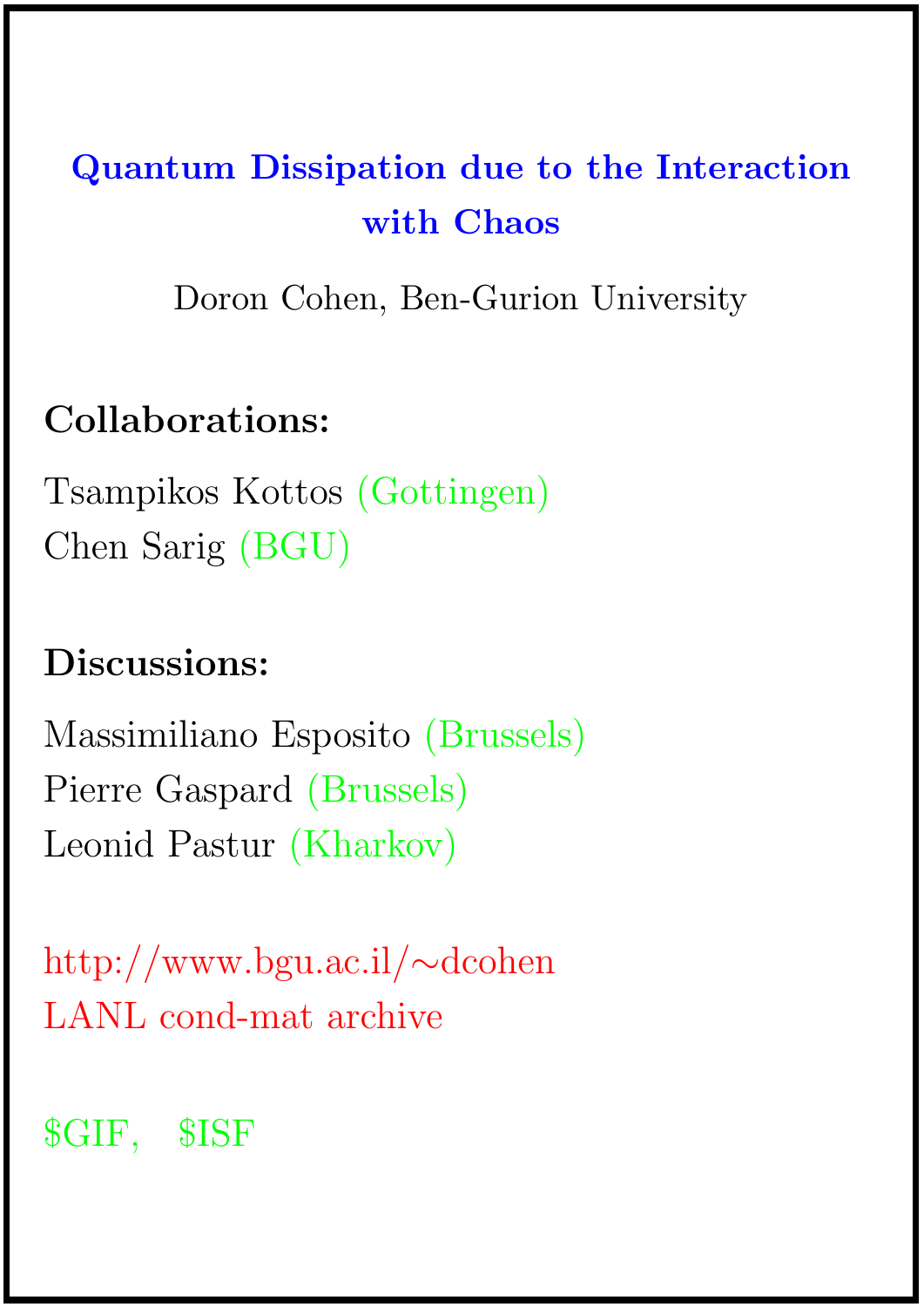System - Environment

# $\mathcal{H}_{\textrm{\tiny{total}}} \;=\; \mathcal{H}_{0}(x,p)\;+\; \mathcal{H}(Q,P;x)$

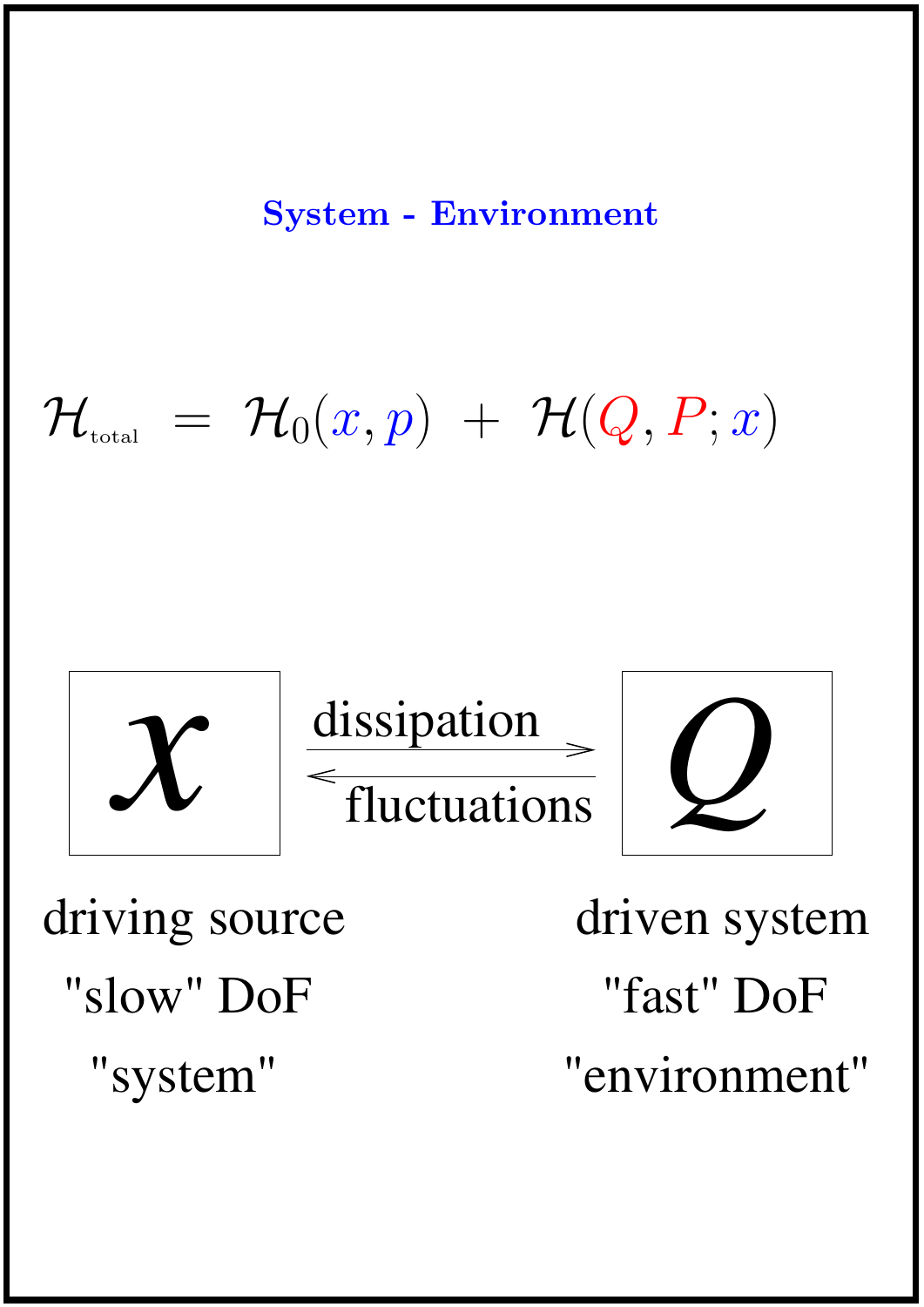# Interaction with bath: ZCL/DLD models





 $\mathcal{H}_{total} \;\;\; = \;\;\; \mathcal{H}_0(x,p) \;\; + \;\; \mathcal{H}(Q,P;x)$ 

$$
\mathcal{H}_0(x, p) = \frac{1}{2M} p^2
$$
\n
$$
\mathcal{H}_{\text{ZCL}} = \sum_{\alpha} \left( \frac{P_{\alpha}^2}{2m_{\alpha}} + \frac{1}{2} m_{\alpha} \omega_{\alpha}^2 Q_{\alpha}^2 \right) - x \sum_{\alpha} c_{\alpha} Q_{\alpha}
$$
\n
$$
\mathcal{H}_{\text{DLD}} = \sum_{\alpha} \left( \frac{P_{\alpha}^2}{2m_{\alpha}} + \frac{1}{2} m_{\alpha} \omega_{\alpha}^2 Q_{\alpha}^2 \right) - \sum_{\alpha} c_{\alpha} Q_{\alpha} u(x - x_{\alpha})
$$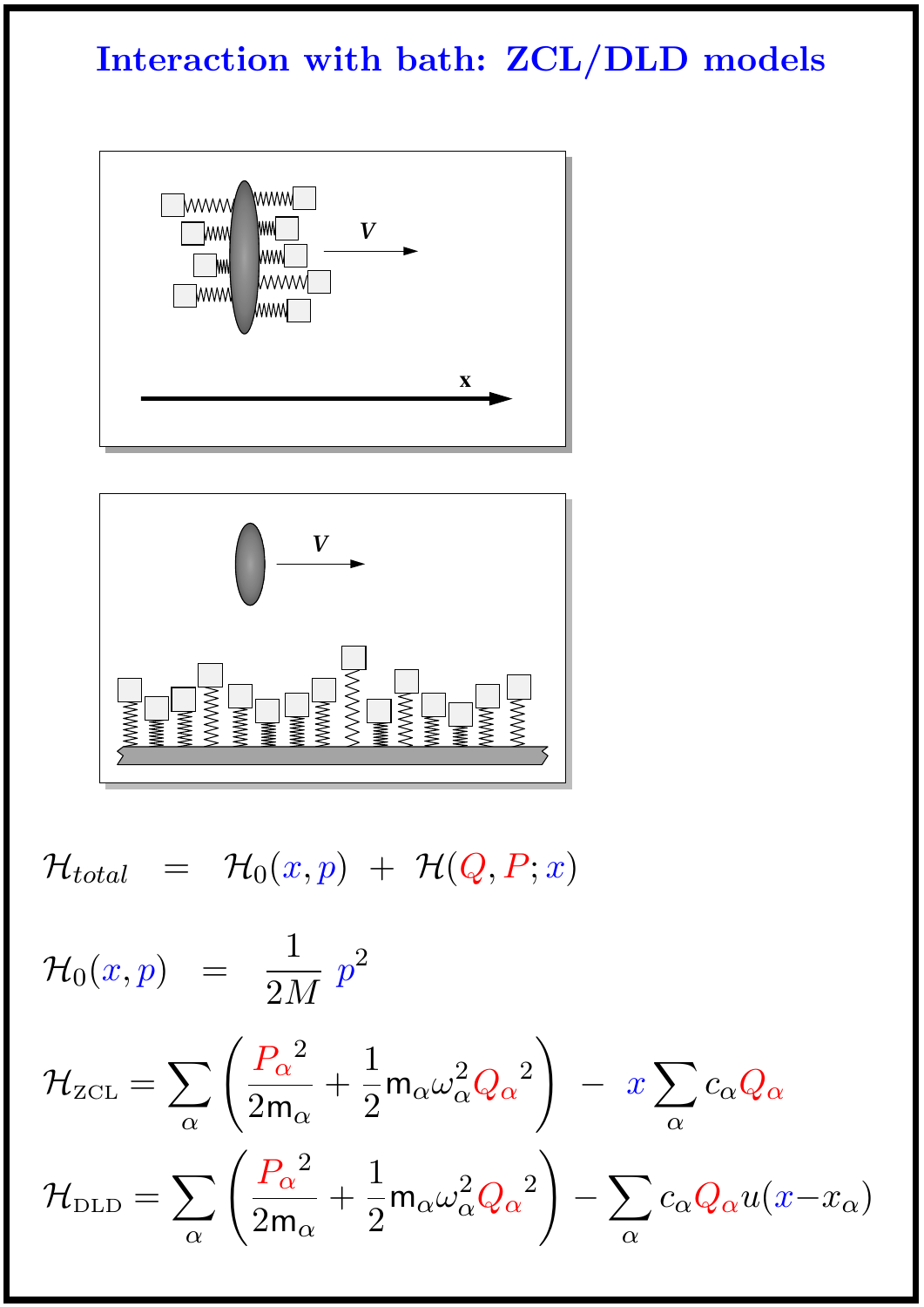# Brownian Motion modeling







# DLD model (disorder)



piston model: interaction with chaos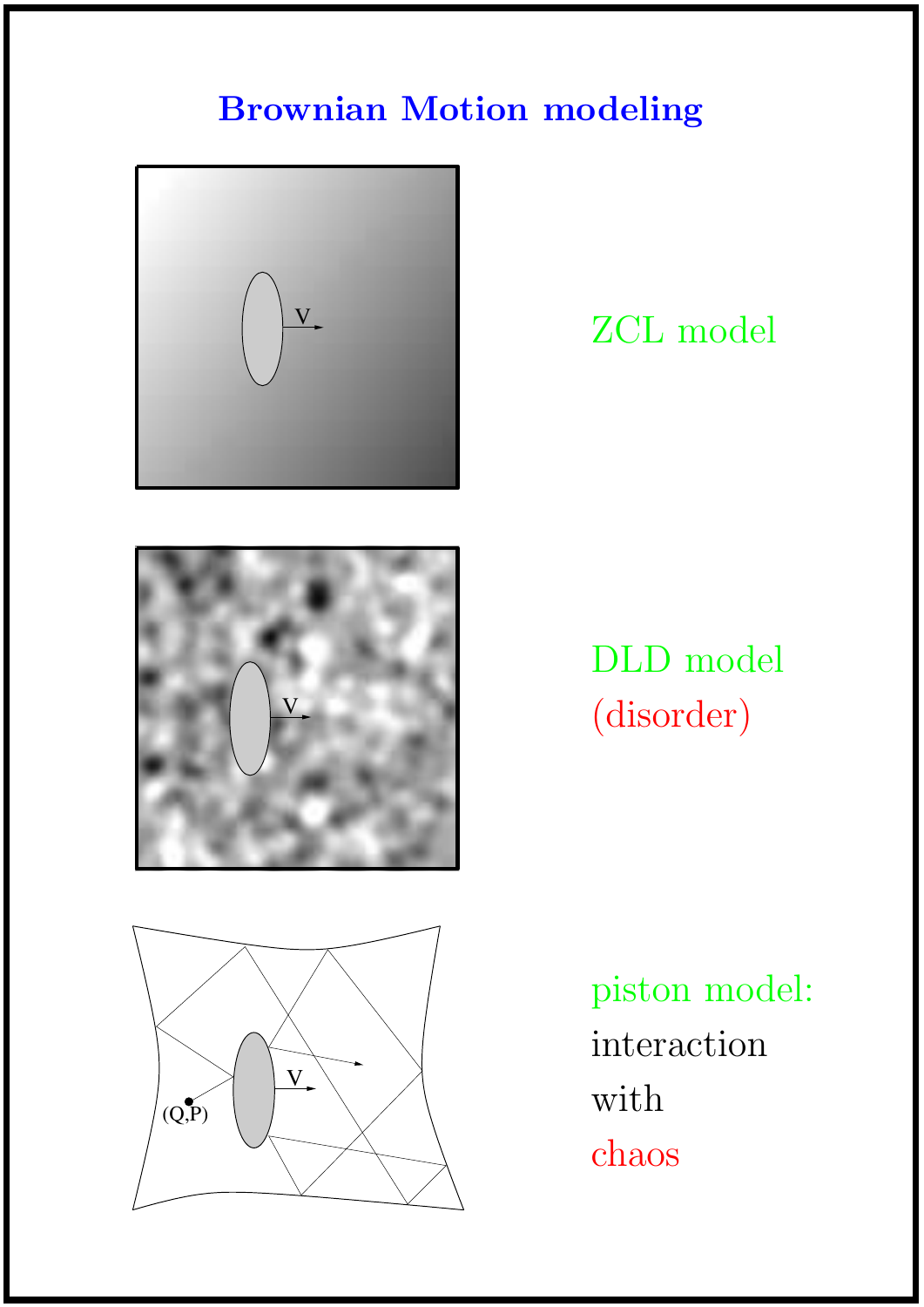#### Interaction with chaos



$$
{\cal H}_{total} = {\cal H}_0(x,p) + {\cal H}(Q,P;x)
$$

 $\mathcal{H}_0(x,p) = \frac{1}{2\pi}$ 2M  $p^2$ 

$$
{\cal H}(Q,P;x) \;\; = \;\; \frac{1}{2m} P^2 \; + \; U(Q;x)
$$

[dephasing in this model: DC, PRE 2002]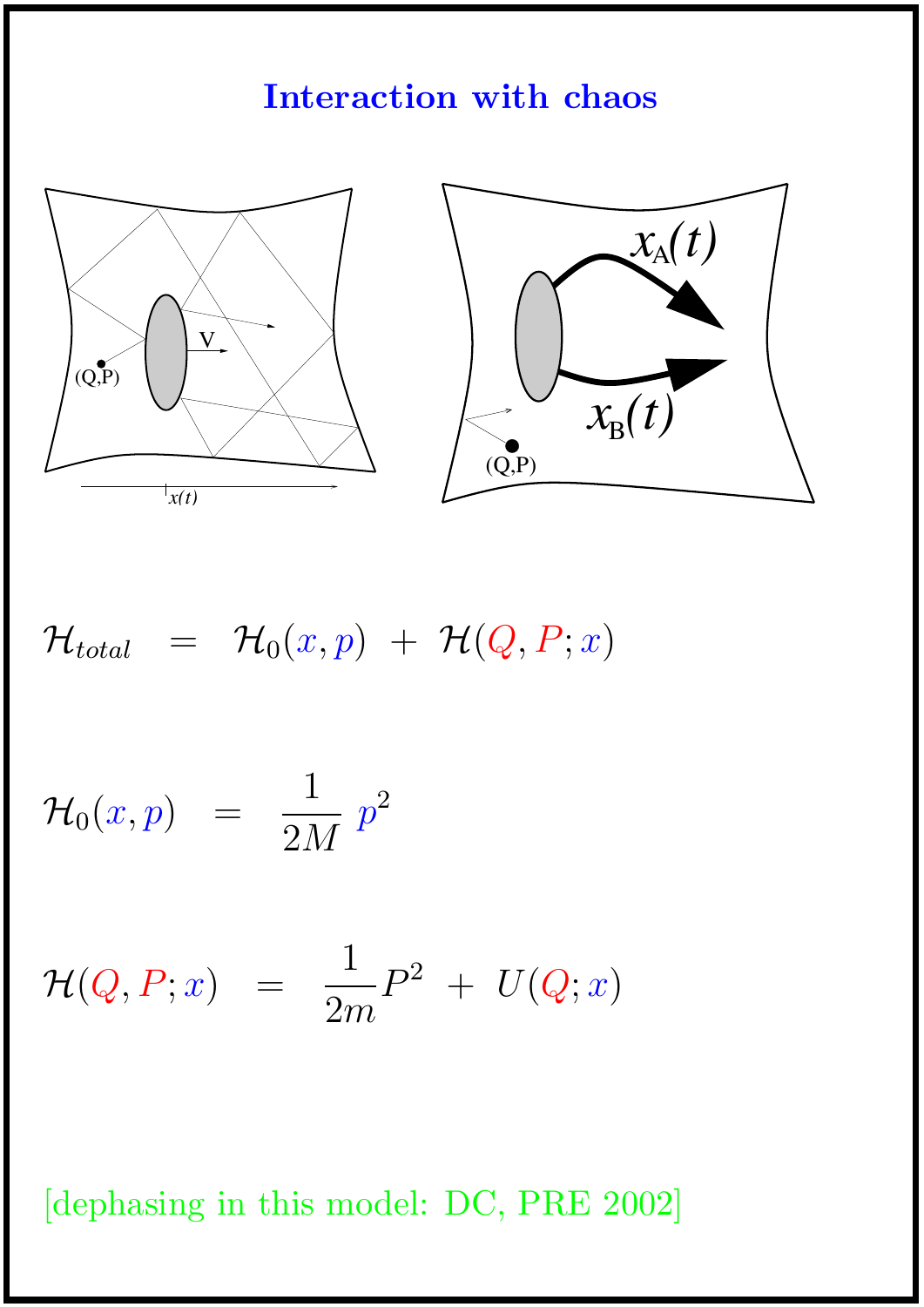#### "Spin" interacting with chaos

$$
\mathcal{H}_{total} = \mathcal{H}_0 + \mathcal{H}(Q, P; x)
$$
  

$$
x = v\sigma_3 = "position in the double well"
$$
\mathcal{H}_0 = (\hbar\Omega/2)\sigma_1
$$
$$

The Hamiltonian of a nearby chaotic system:  $\mathcal{H}(Q,P;x) = \frac{1}{2}(P_1^2)$  $P_1^2 + P_2^2$  $\frac{2}{2} + Q_1^2$  $_1^2 + Q_2^2$  $_2^2$  +  $(1+x) \cdot Q_1^2$  $^2_1Q^2_2$ 2



Nuclear physics application: boundary may have either of two shapes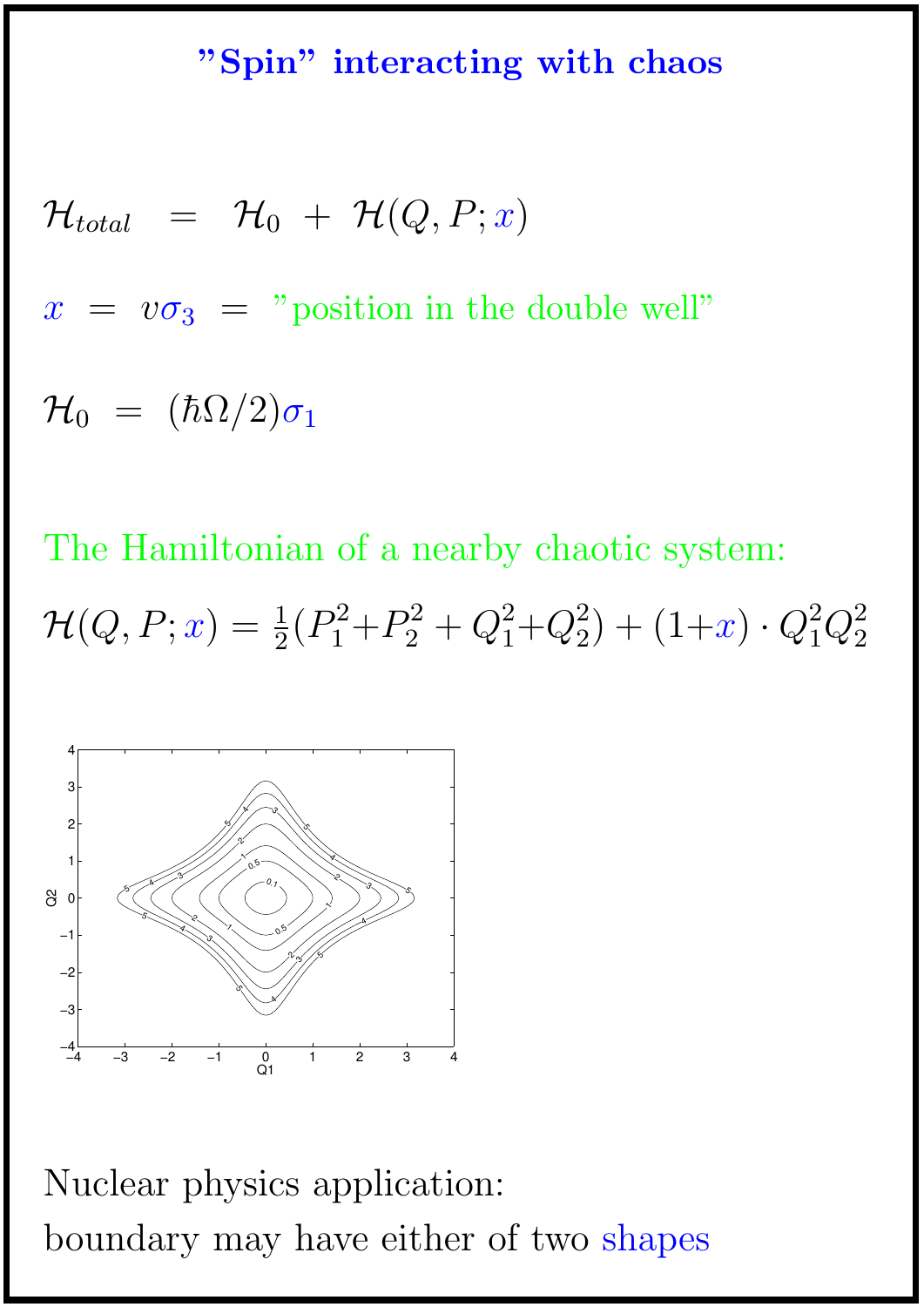The Hamiltonian matrix for interaction with chaos

 $\mathcal{H}=\frac{1}{2}(P_{1}^{2}% ,\mathcal{H}_{1}^{2})$  $P_1^2 + P_2^2$  $\frac{2}{2} + Q_1^2$  $_1^2 + Q_2^2$  $_2^2$  +  $(1+x) \cdot Q_1^2$  $^{2}_{1}Q^{2}_{2}$ 2

# $\mathcal{H} = \boldsymbol{E} + x \boldsymbol{B}$

It can be argued that  $B_{nm}$  is a banded matrix. bandwidth =  $\Delta_b = \hbar / \tau_{cl}$ 



 $\mathcal{H}_{total}=\frac{1}{2}\hbar\Omega\sigma_{1}+\bm{E}+v\sigma_{3}\bm{B}$ 

$$
\mathcal{H}_{total} = \begin{bmatrix} \boldsymbol{E} + v\boldsymbol{B} & \Omega/2\\ \Omega/2 & \boldsymbol{E} - v\boldsymbol{B} \end{bmatrix}
$$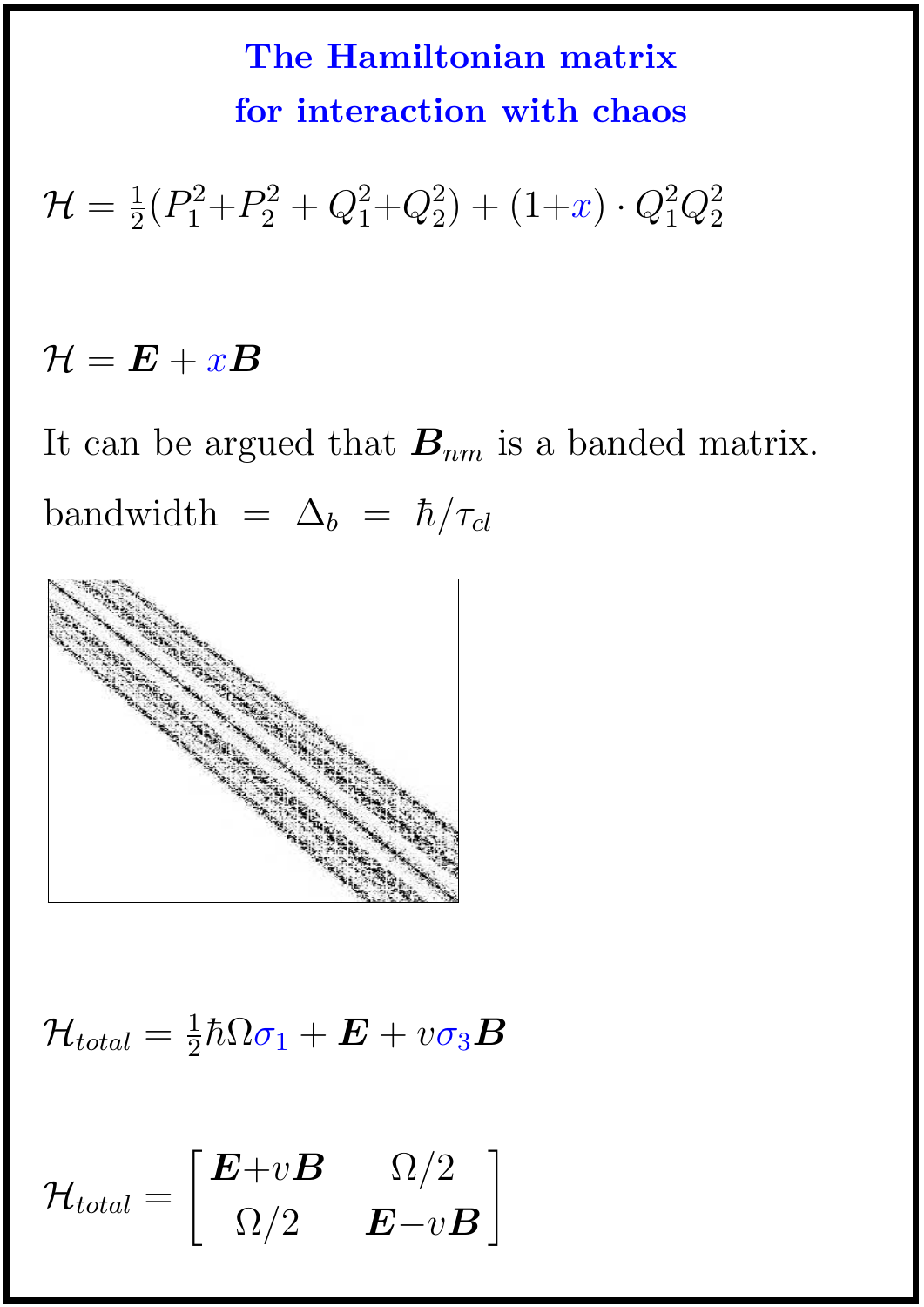# Simulations

$$
|\Psi(t=0)\rangle = \frac{1}{\sqrt{2}}(|\uparrow\rangle + |\downarrow\rangle) \otimes |\psi^{(E)}\rangle
$$

basis:  $|\nu\rangle \otimes |n\rangle$ 

$$
\rho_{\nu,\nu'}(t) = \sum_{n} \Psi_{\nu,n}(t)^* \Psi_{\nu',n}(t)
$$

$$
\rho(t) = \frac{1}{2}(1 + \vec{M} \cdot \vec{\sigma}) \mapsto \frac{1}{2} \begin{bmatrix} 1 + M_3 & M_1 - iM_2 \\ M_1 + iM_2 & 1 - M_3 \end{bmatrix}
$$

 $S(t) = (2 \operatorname{trace}(\rho(t)^2) - 1) = \vec{M} \cdot \vec{M}$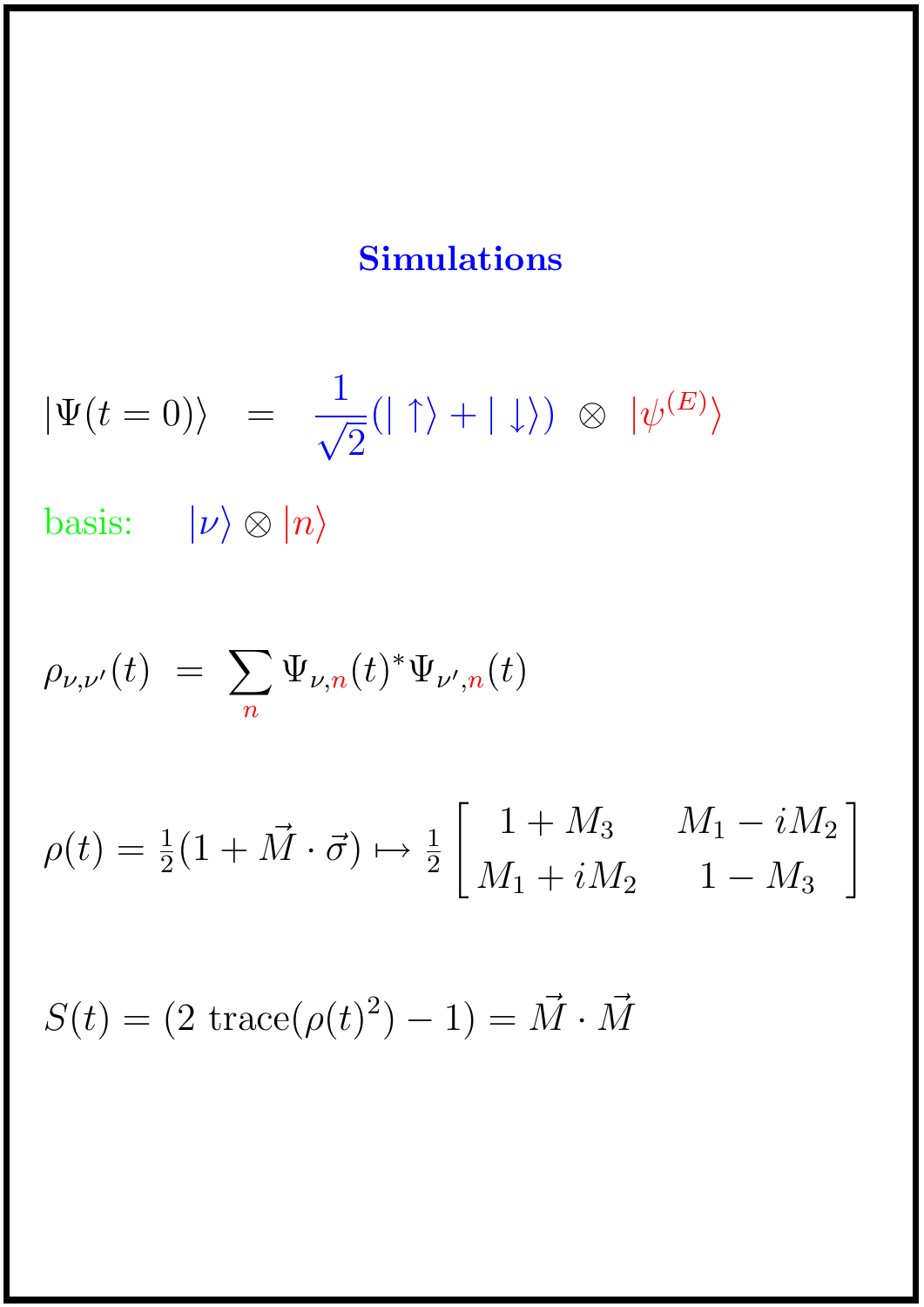# Pedagogical remark:

Given a basis  $\nu$  for the representation of the spin, the wavefunction  $\Psi$  can always be written as

$$
|\Psi\rangle = \sum_{\nu} |\nu\rangle \otimes |\psi^{(\nu)}\rangle
$$

where the unnormalized wavefunction  $\psi^{(\nu)}$  is called the relative state of the environment.

With this notation the elements of the reduced probability matrix are:

$$
\rho_{\nu,\nu'} = \langle \psi^{(\nu)} | \psi^{(\nu')} \rangle
$$

Hence the overlap of the relative states determines the purity of the spin state.

In particular orthogonality of the relative states implies a maximally mixed spin state.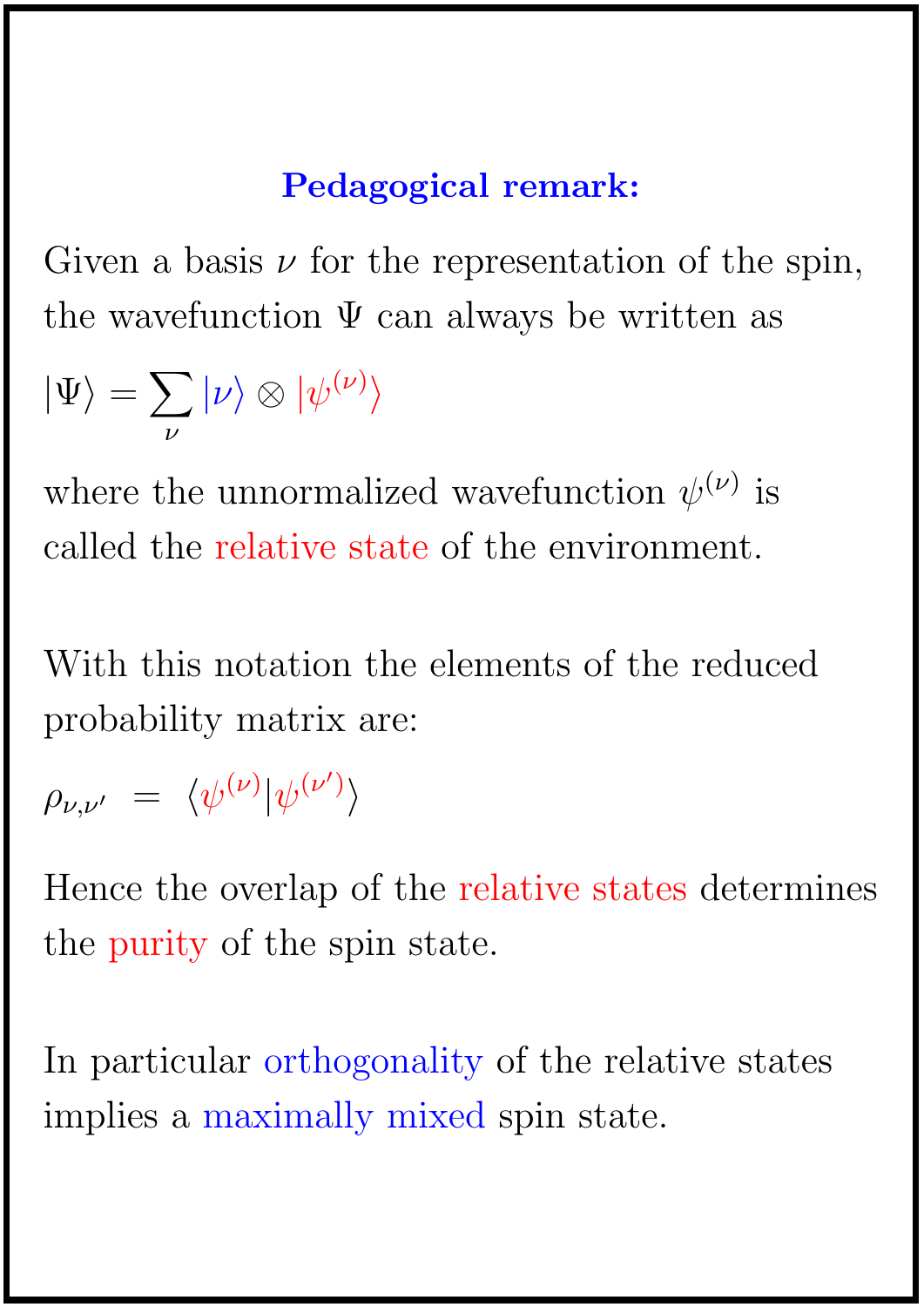#### Numerical observations



 $2.8 < E < 3.2$  $T \sim 1.3$  $d$ <sup>T</sup> ∼ 2.4  $10^{-4}$  < v < 0.3

 $\tau_{cl} \sim 1$  $\hbar = 0.03$  $\Delta_b \sim 0.2$  $\Delta \sim 0.004$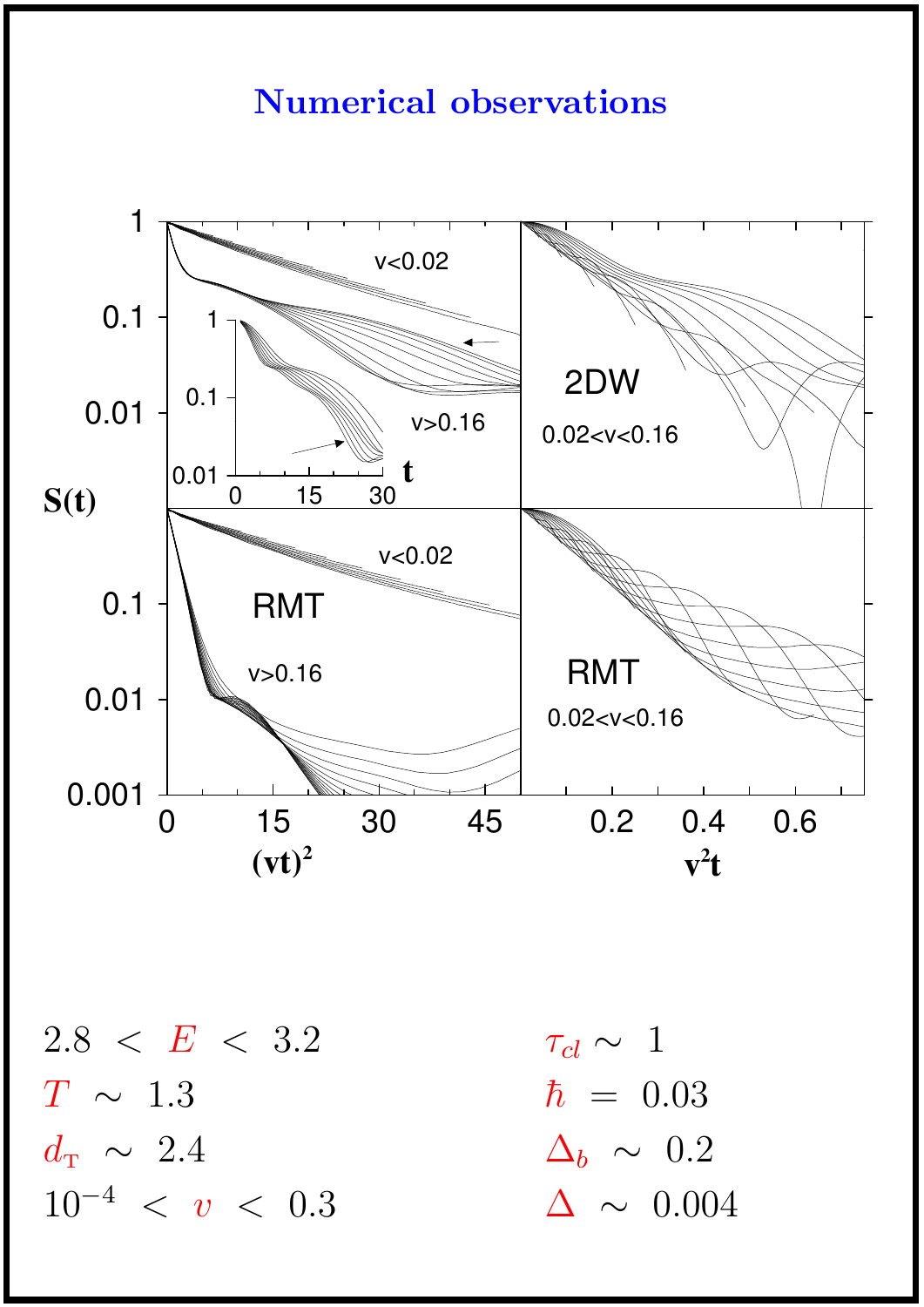The Hamiltonian matrix for interaction with bath

$$
\mathcal{H} = \sum_{\alpha} \left( \frac{P_{\alpha}^2}{2m_{\alpha}} + \frac{1}{2} m_{\alpha} \omega_{\alpha}^2 Q_{\alpha}^2 \right) - x \sum_{\alpha} c_{\alpha} Q_{\alpha}
$$

The states of the bath are:

$$
|\boldsymbol{n}\rangle = |\{n_\alpha\}\rangle = |n_1,n_2,n_3,...\rangle
$$

$$
E_{\boldsymbol{n}}\ =\ \sum_{\alpha} \omega_{\alpha} n_{\alpha}
$$

We can write:

 $\mathcal{H} = \boldsymbol{E} + x \boldsymbol{B}$ 

 $B_{nm}$  is non-zero only for "one-photon" excitations. For such excitations  $|E_m-E_n| = \hbar \omega_\alpha$ Consequently  $B_{nm}$  is a sparse banded matrix.

bandwidth =  $\Delta_b = \hbar \omega_c$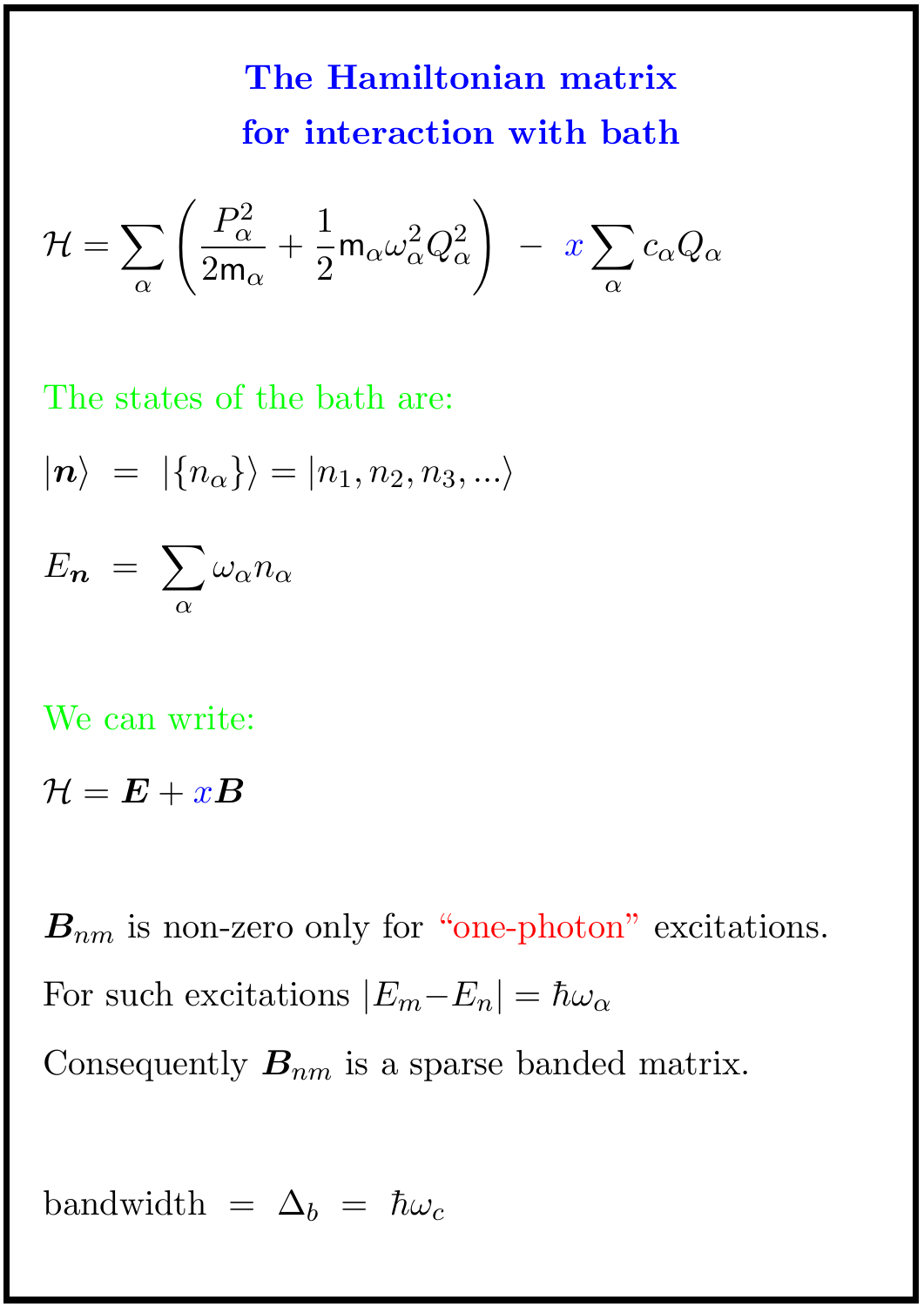#### Fluctuations

 $\mathcal{H} = \mathcal{H}(Q, P; x)$ 

$$
\mathcal{F}(t) = -\frac{\partial \mathcal{H}}{\partial x}(Q(t), P(t); x)
$$

The (asymmetrized) correlation function:  $C(\tau) = \langle \mathcal{F}(\tau) \mathcal{F}(0) \rangle$ 

The power spectrum of the fluctuations (assuming preparation in the nth state):

$$
\tilde{C}(\omega) = \sum_{m} |\mathcal{F}_{mn}|^2 2\pi \delta \left(\omega - \frac{E_m - E_n}{\hbar}\right)
$$

## Conclusion:

The bandprofile of the matrix  $\mathcal{F}_{nm}$ is related to the power spectrum  $\tilde{C}(\omega)$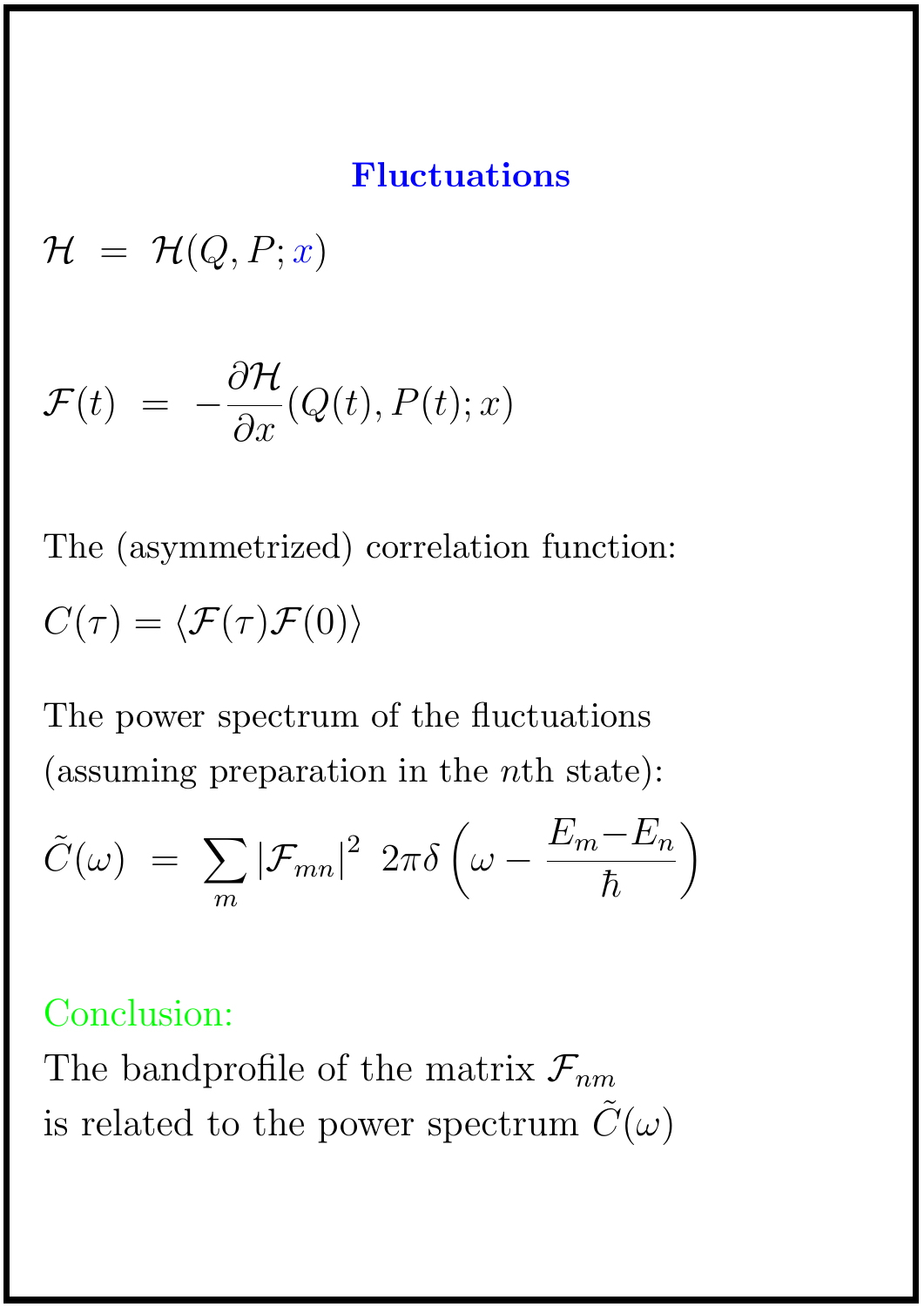#### Numerical example

 $\mathcal{H}=\frac{1}{2}(P_{1}^{2}% ,\mathcal{H}_{1}^{2})$  $P_1^2 + P_2^2$  $\frac{2}{2} + Q_1^2$  $_1^2 + Q_2^2$  $_2^2$  +  $(1+x) \cdot Q_1^2$  $^2_1Q^2_2$ 2

 ${\cal F}$  =  $-Q_1^2$  $^2_1Q^2_2$ 2



 $\mathcal{H} = \boldsymbol{E} + x \boldsymbol{B}$  $\boldsymbol{B} = \{-\mathcal{F}_{nm}\}$ 



 $E \sim 3$  $\tau_{cl}~\sim~1$  $\Delta \quad \approx \ 4.3 \cdot \hbar^2$  $\Delta_b$  ∼  $\hbar/\tau_{cl}$  $b$  ∼ 1/ $\hbar$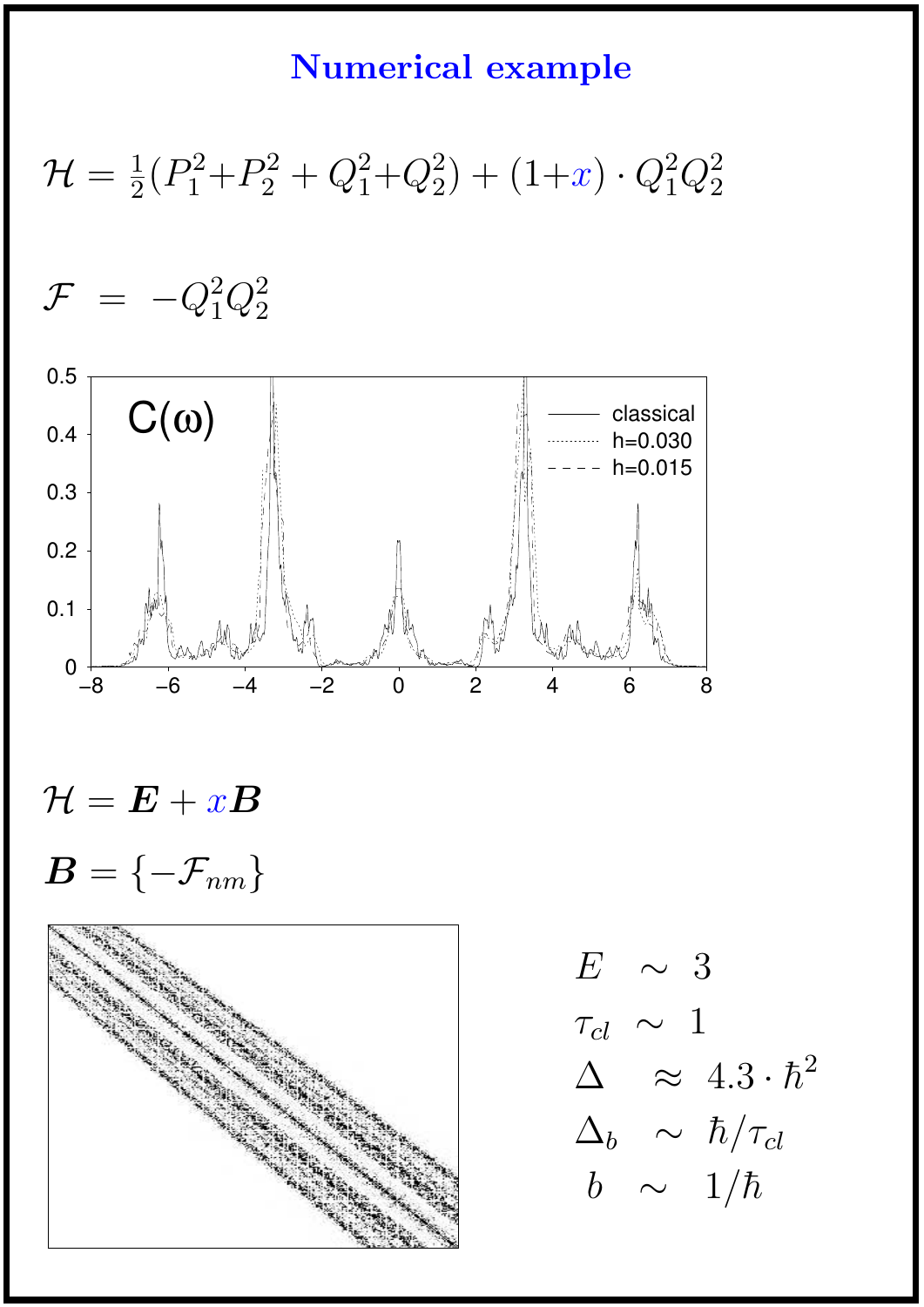# The bandprofile for bath

$$
\mathcal{H} = \sum_{\alpha} \left( \frac{P_{\alpha}^2}{2m_{\alpha}} + \frac{1}{2} m_{\alpha} \omega_{\alpha}^2 Q_{\alpha}^2 \right) - x \sum_{\alpha} c_{\alpha} Q_{\alpha}
$$

$$
\mathcal{F} = \sum_{\alpha} c_{\alpha} Q_{\alpha} = \sum_{\alpha} c_{\alpha} \left( \frac{\hbar}{2m_{\alpha}\omega_{\alpha}} \right)^{1/2} (a_{\alpha} + a_{\alpha}^{\dagger})
$$

For preparaion in state  $n$ 

$$
\tilde{C}(\omega) = \sum_{\alpha} \sum_{\pm} c_{\alpha}^{2} |\langle n_{\alpha} \pm 1 | Q_{\alpha} | n_{\alpha} \rangle|^{2} 2\pi \delta(\omega \mp \omega_{\alpha})
$$

$$
\tilde{C}(\omega) = \sum_{\alpha} \frac{\pi \hbar c_{\alpha}^{2}}{m_{\alpha} \omega_{\alpha}} \Big[ (1 + n_{\alpha}) \delta(\omega - \omega_{\alpha}) + n_{\alpha} \delta(\omega + \omega_{\alpha}) \Big]
$$

# For canonical preparation

$$
\tilde{C}_T(\omega) = 2J(\omega)\frac{1}{1 - e^{-\beta\omega}} = \frac{J(\omega)}{\sinh(\omega/(2T))}e^{\omega/(2T)}
$$

where we define

$$
J(\omega) = \frac{\pi}{2} \sum_{\alpha} \frac{c_{\alpha}^2}{m_{\alpha} \omega_{\alpha}} \delta(\omega - \omega_{\alpha}) = \eta \omega e^{-\omega/\omega_{c}}
$$

(with anti-symmetric continuation)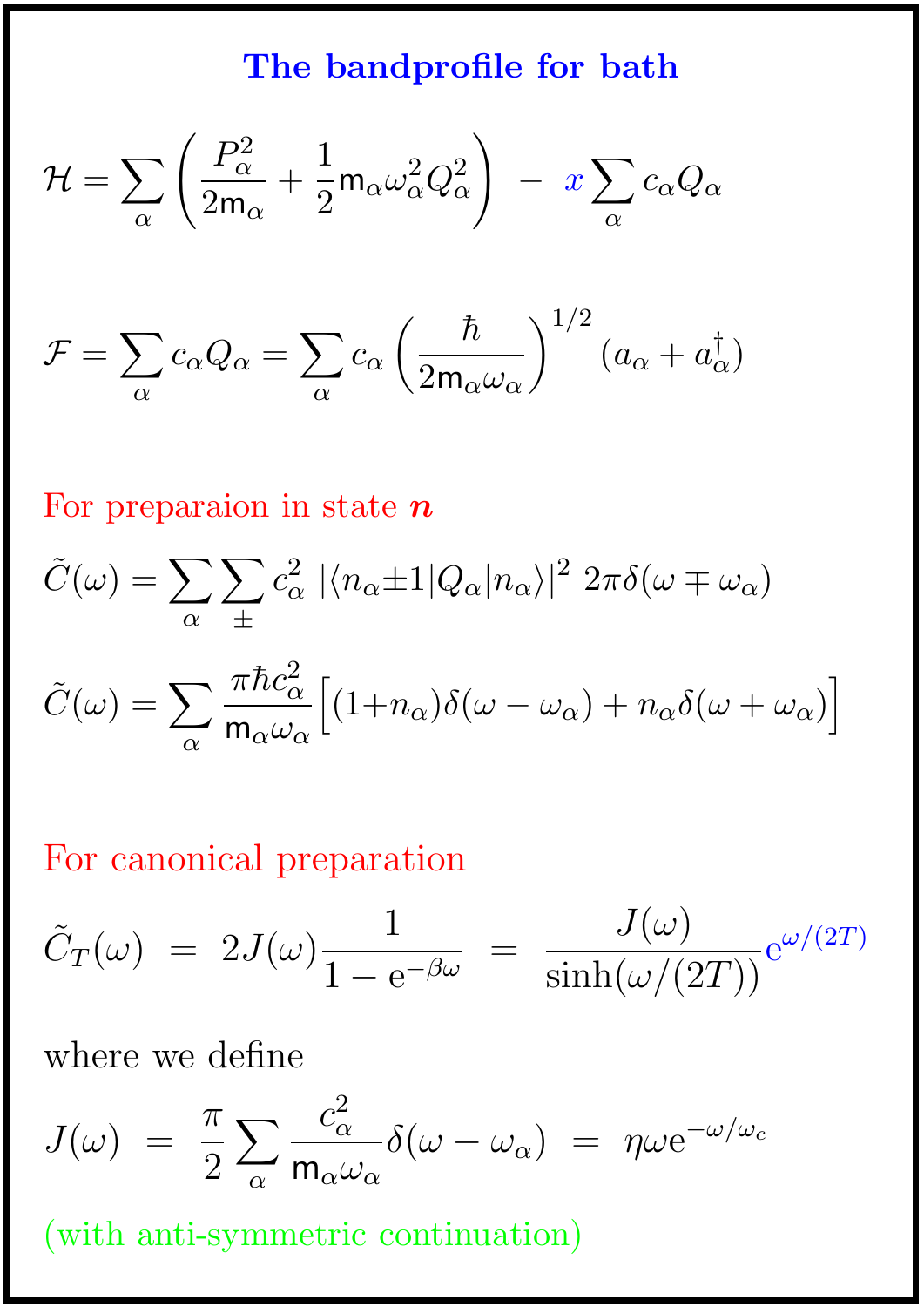#### Two notions of temperature

$$
\frac{1}{T_{\text{EQLB}}} = \frac{d}{dE} \ln(g(E))
$$
  

$$
\frac{1}{T_{\text{FLOT}}} = 2 \frac{d}{d\omega} \ln(\tilde{C}(\omega)) \Big|_{\omega \sim 0}
$$

 $\sim$  equilibrium

 $\rightsquigarrow$  dissipation

which means that

 $g(E+\omega) \;\;\approx\;\; g(E)\,\exp\left[\frac{\omega}{T_{\rm EQLB}}\right]$  $\tilde{C}(\omega) \approx \tilde{C}(\omega \sim 0) \exp \left[\frac{\omega}{2T_{\text{FLCT}}}\right]$ 

## For interaction with chaos

$$
\tilde{C}_E(\omega) = \sum_m |\boldsymbol{B}_{mn}|^2 2\pi \delta(\omega - (E_m - E_n))
$$
  
=  $\frac{m}{g(E + \omega)} \sigma(E + \omega|E)^2$ 

$$
\frac{1}{T_{\text{FLCT}}} \geq \frac{2}{T_{\text{EQLB}}}
$$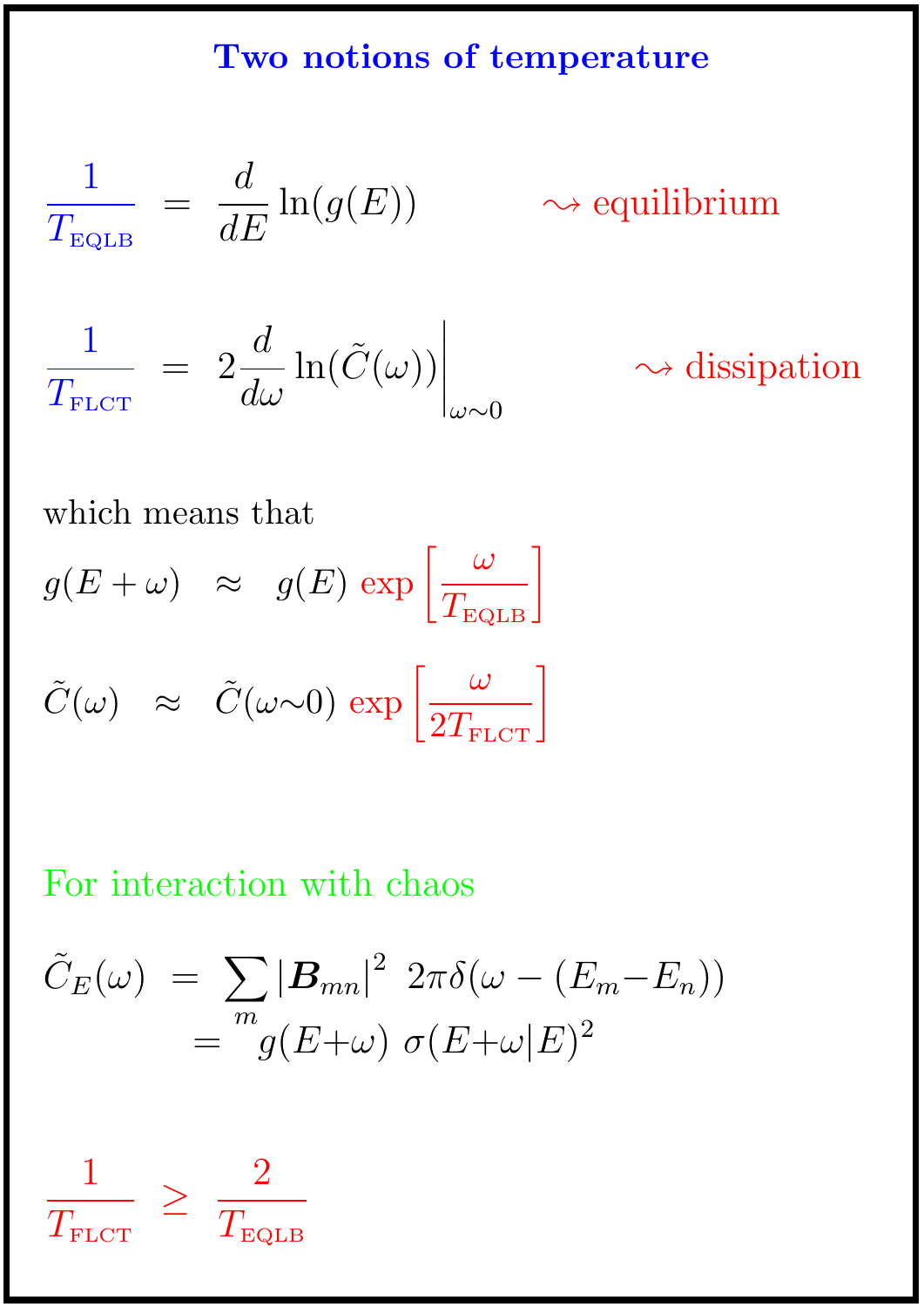#### The FD relation

For canonical preparation

$$
\mu = \text{friction coef} = \frac{1}{2T} \tilde{C}(\omega \sim 0)
$$

For interaction with microcanonical chaos

$$
\mu = \frac{1}{2g(E)} \frac{d}{dE} \left[ g(E)\tilde{C}_E(\omega \sim 0) \right] =
$$

$$
= \frac{d}{d\omega} \tilde{C}_E(\omega) \Big|_{\omega \sim 0} = \frac{1}{2T_{\text{FLCT}}} \tilde{C}_E(\omega \sim 0)
$$

From now on we characterize the fluctuations by the symmetrized correlation function, and regard the temperature as an independent parameter.

$$
\tilde{C}(\omega) = 2\pi\sigma^2\delta(\omega) + \frac{2\pi\hbar\sigma^2}{\Delta}R\left(\frac{\hbar\omega}{\Delta}\right)G\left(\frac{\hbar\omega}{\Delta_b}\right)
$$

 $G()$  = semiclassical envelope (bandprofile)  $R() =$  lower cutoff function (level repulsion)

$$
\Delta_b\,\,=\,\,\frac{\hbar}{\tau_{\rm cl}}\,\,=\,\,\hbar\omega_c\,\,=\,\,\text{bandwidth}
$$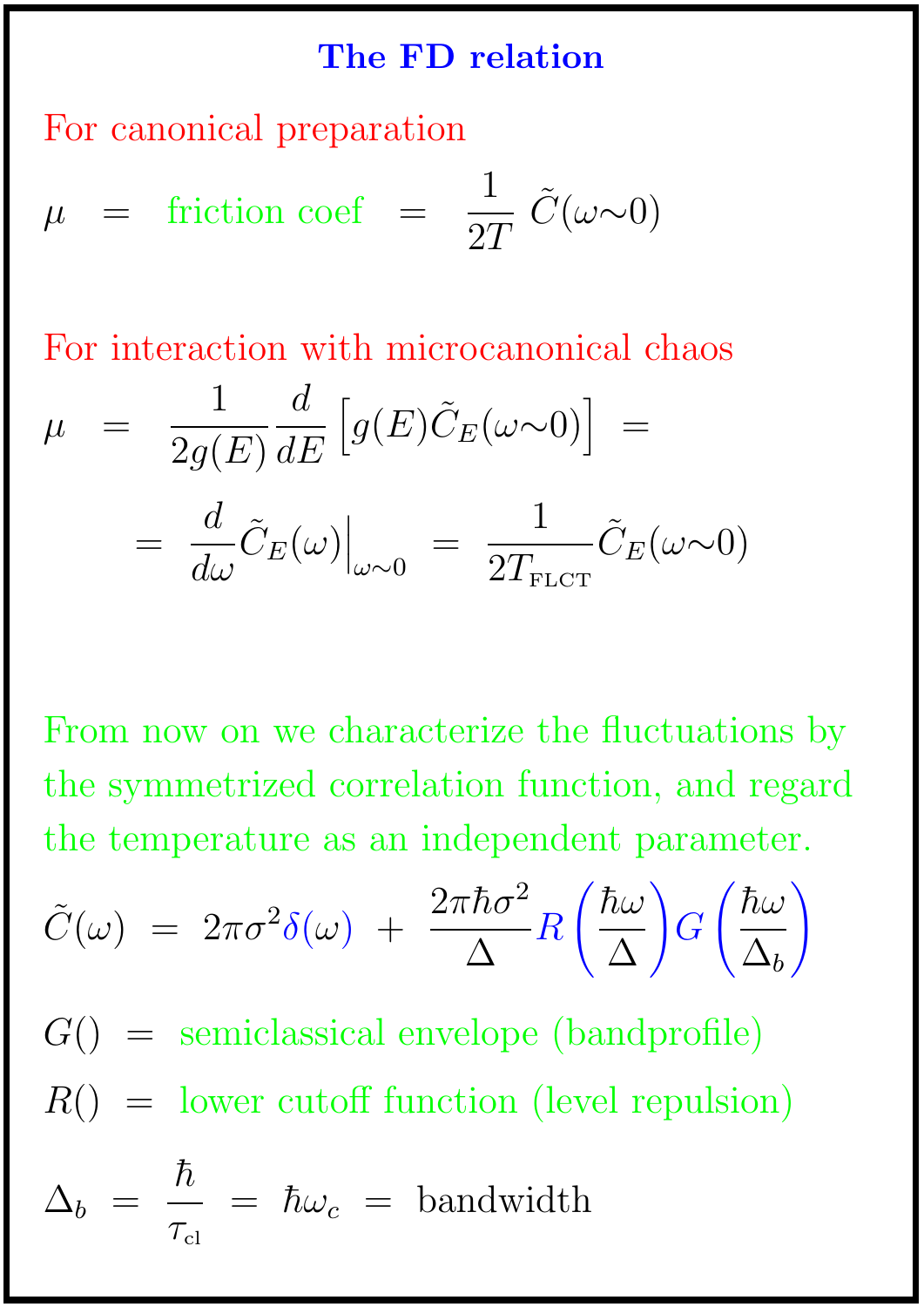## The parameters of the theory

# $\mathcal{H}_{\text{total}} = \mathcal{H}_0 + \boldsymbol{E} + x \boldsymbol{B}$

| parameter                     | significance                   |
|-------------------------------|--------------------------------|
| $\Delta \propto \hbar^{d}$    | environment mean level spacing |
| $\Delta_b \propto \hbar$      | environment bandwidth          |
| T                             | environment temperature        |
| $d_{\scriptscriptstyle\rm T}$ | environment heat capacity      |
| $\epsilon$                    | system energy                  |
|                               | strength of coupling           |

$$
d_{\mathrm{T}} \;\; = \;\; \left(\frac{dT}{dE}\right)^{-1} \;\; = \;\; \text{heat capacity} \;\; \sim \;\, d
$$

Assuming that  $x$  performs motion with amplitude  $A$ and velocity V, then  $\Gamma$  is related to  $(\sigma A)^2$  and  $(\sigma V)^2$ .

$$
\frac{\Gamma}{\Delta} = \min_{\Delta} \left( \left( \frac{\sigma}{\Delta} A \right)^2, \left( \frac{\hbar \sigma}{\Delta^2} V \right)^{2/3} \right)
$$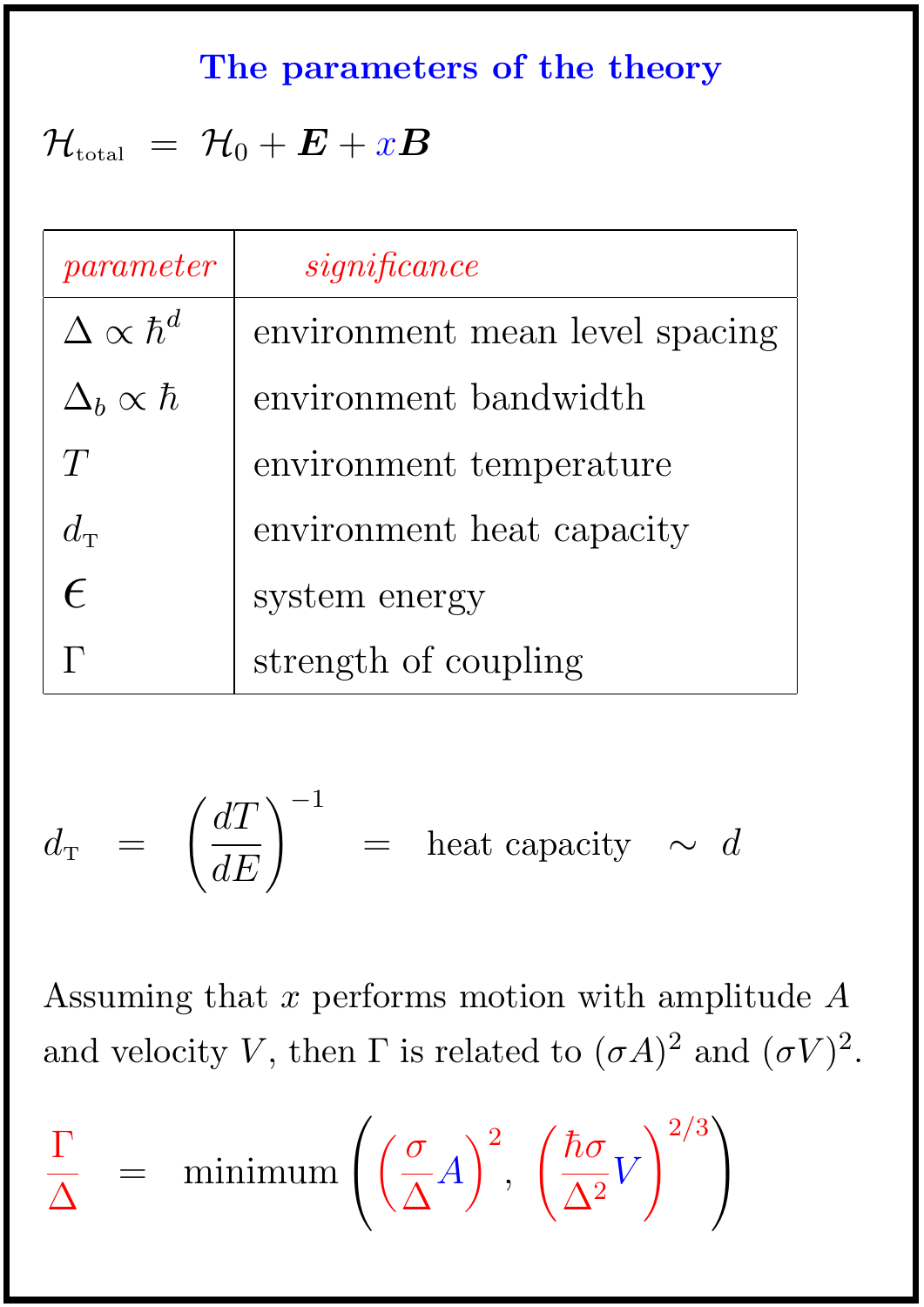#### The parameter Γ

$$
\mathcal{H}_{nm} = E_n \delta_{nm} + x \mathbf{B}_{nm}
$$
  
\n
$$
\Delta = \text{mean level spacing}
$$
  
\n
$$
\Delta_b = \text{bandwidth}
$$
  
\n
$$
|\mathbf{B}_{nm}| \sim \sigma \text{ for } |E_n - E_m| < \Delta_b
$$

Assume a small constant perturbation  $|x| = \delta x$  $\Gamma(\delta x) \approx$  $\int \sigma \delta x$  $\Delta$  $\setminus^2$  $\Delta$ 

 $\Gamma/\Delta$  is the number of levels that are mixed non-perturbatively, as implied by perturbation theory (to infinite order).

Re-write the Hamiltonian in the adiabatic basis:

$$
\mathcal{H}_{nm} = E_n \delta_{nm} + \dot{x} \frac{i\hbar \mathbf{B}_{nm}}{E_n - E_m}
$$

Assume a slow variation  $\dot{x}$ 

$$
\Gamma(\dot{x}) \approx \left(\frac{\hbar \sigma \dot{x}}{\Delta^2}\right)^{2/3} \Delta
$$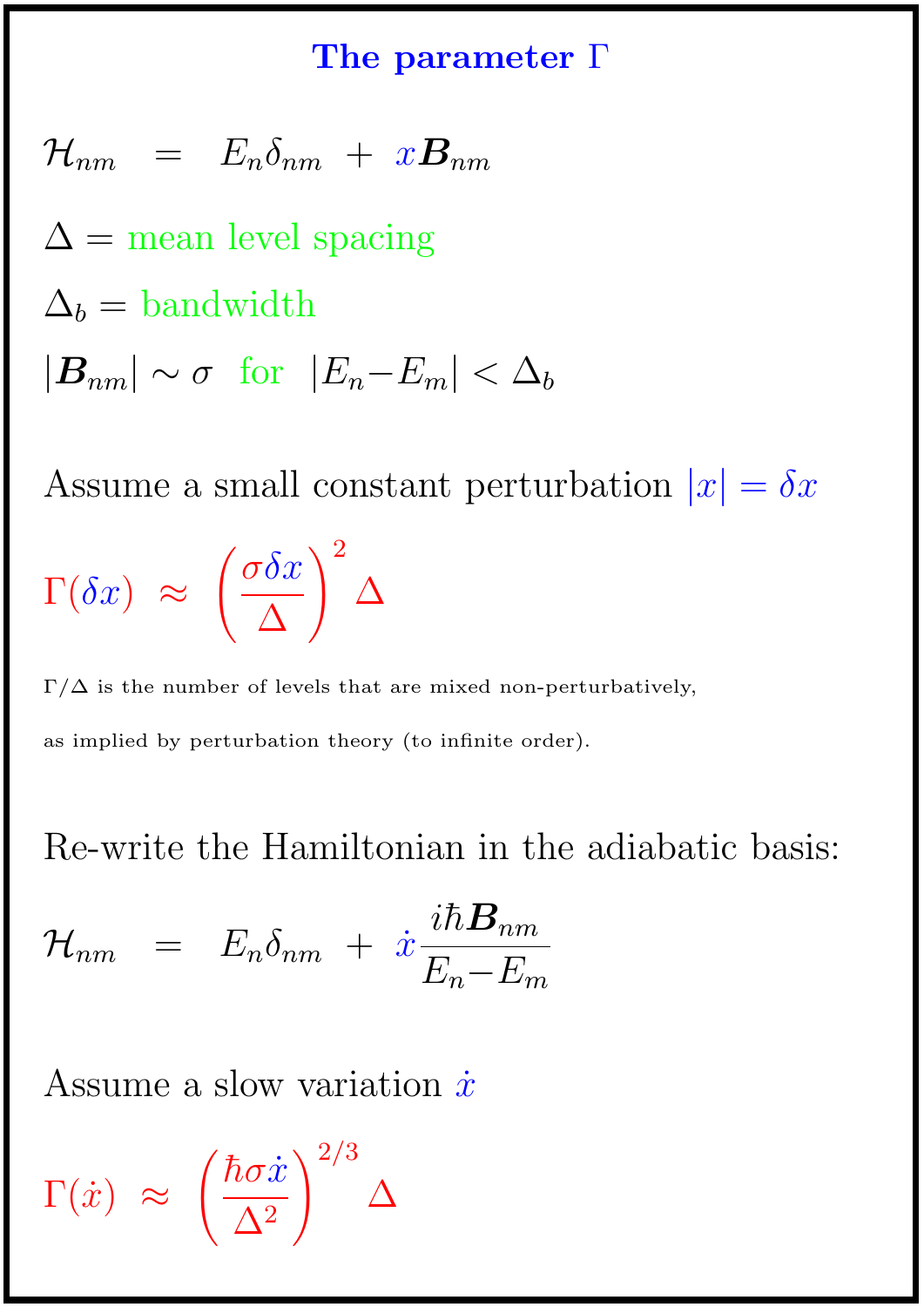#### The thermodynamic Limit

Parameters:

 $T,~~d_{\text{\tiny T}},~~\Delta\propto\hbar^{d}$ ,  $\Delta_b \propto \hbar$ ,  $\epsilon$ ,  $\Gamma$ 

Mathematical definition of the Thermodynamic Limit:  $d \to \infty$  (infinitely many degrees of freedom).

Physical definition of the Thermodynamic Limit:  $\epsilon/d_{\rm T} \ll T$  (having well defined temperature).

In case of two level (spin) system:  $\Omega \ll d_{\rm T} \times T$ 

In case of  $d_0$  dimensional system:

 $d_0 \ll d_{\rm T}$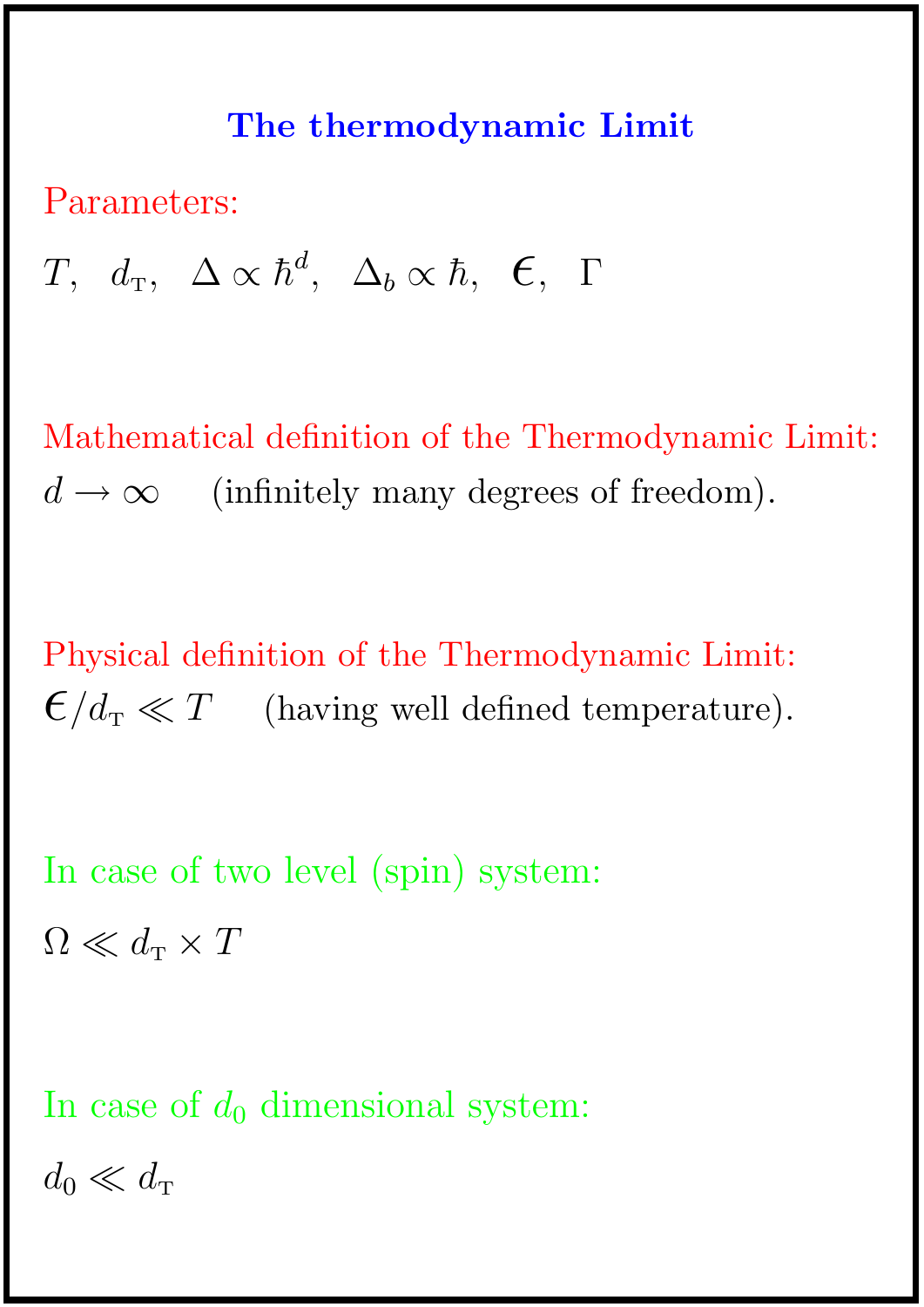#### The High Temperature Limit

Parameters:

 $T,~~d_{\text{T}},~~\Delta\propto\hbar^{d}$ ,  $\Delta_b \propto \hbar$ ,  $\epsilon$ ,  $\Gamma$ 

Mathematical definition of the high temperature limit:  $T \to \infty$  (vanishing friction effect in this limit) Note: high temperature does not imply a lot of noise!

Physical definition of the high temperature limit:  $\hbar\omega/T \ll 1$  for the physically relvevnat frequencies

Sufficient condition:  $T \gg \Delta_b$ 

In case of the Spin-Boson model:  $T \gg \Omega, \Gamma$ 

$$
K = \frac{1}{16\pi} \left(\frac{\Gamma}{T}\right) = \text{Kondo Parameter}
$$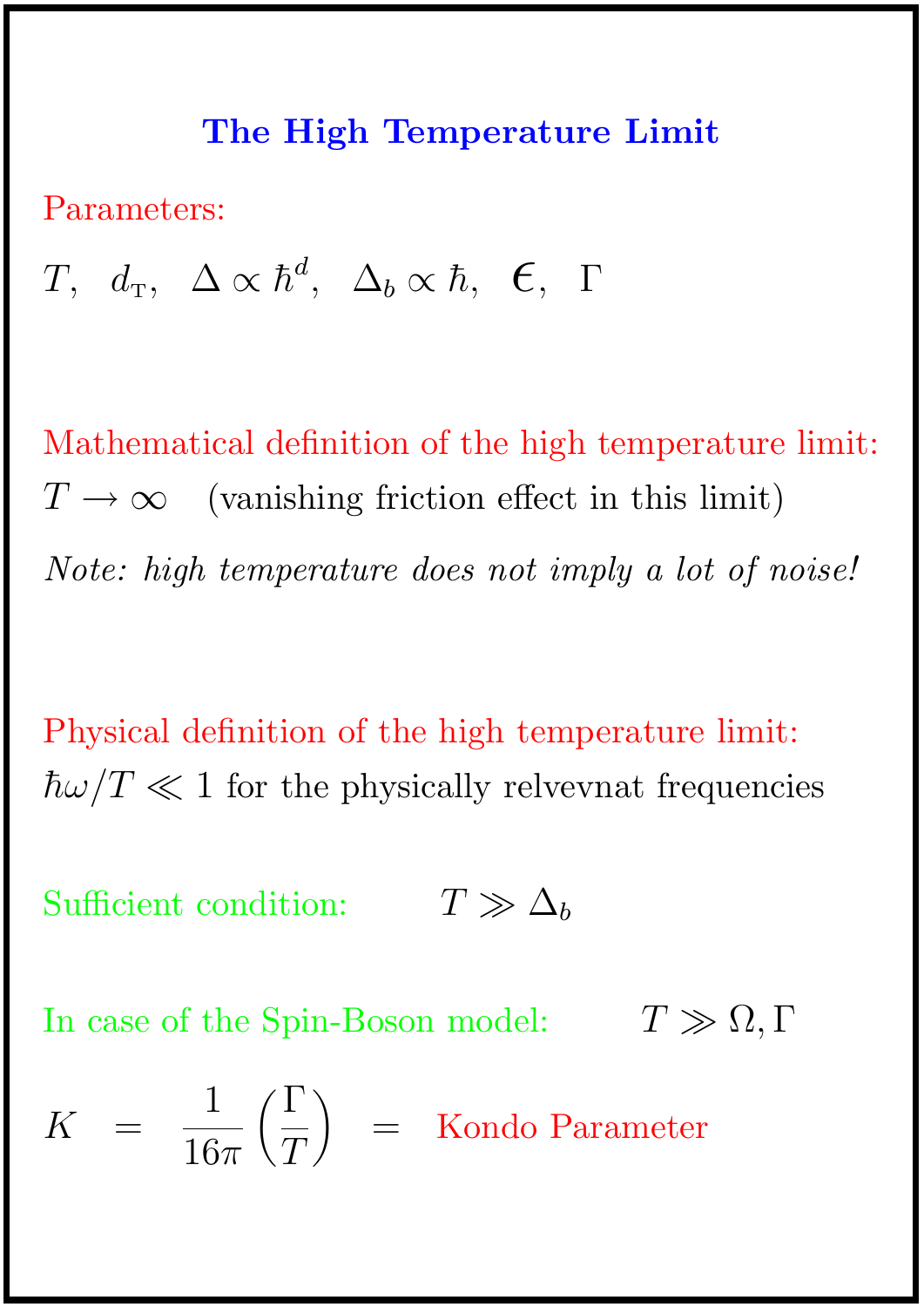# The Semiclassical Limit

Parameters:

 $T,~~d_{\text{T}},~~\Delta\propto\hbar^{d}$ ,  $\Delta_b \propto \hbar$ ,  $\epsilon$ ,  $\Gamma$ 

Mathematical definition of the semiclassical limit:  $\hbar \rightarrow 0$  (scaled planck constant).

Physical definition of the semiclassical limit:

 $\Gamma > \Delta_b$  (the non-perturbative regime)

This should be contrasted with:

 $\Gamma \ll \Delta_b$  (Fermi golden rule regime)

Note that the adiabatic / standard-prt regime is :

 $\Gamma < \Delta$  (Born-Oppenheimer regime)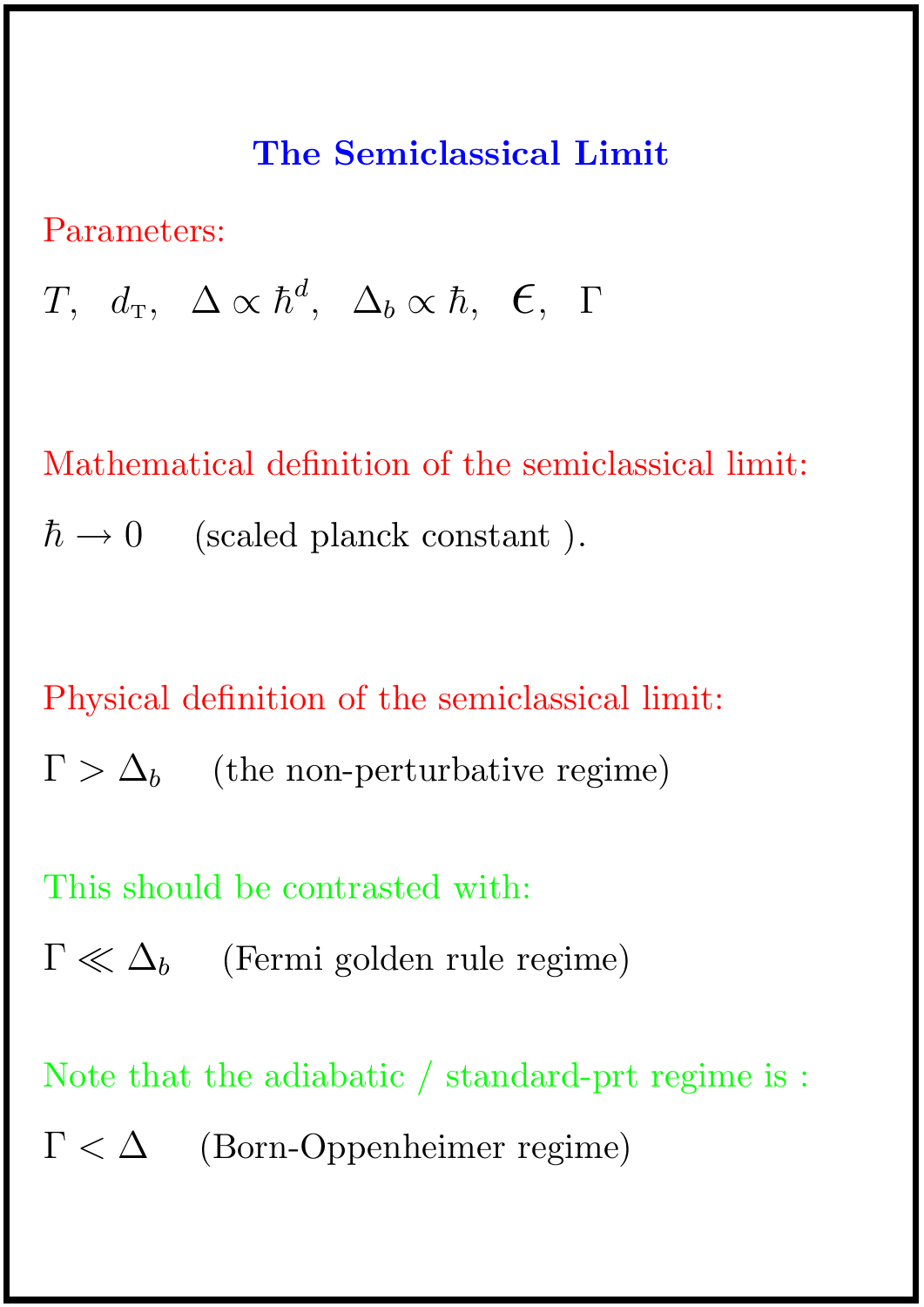# Feynman Vernon formalism

$$
K(x_t, x'_t | x_0, x'_0) = \sum_{x, x'} F[x, x'] e^{i(\mathcal{A}[x] - \mathcal{A}[x'])}
$$

$$
F[x^{A}, x^{B}] = \langle \psi^{(E)} | U[x^{B}]^{-1} U[x^{A}] | \psi^{(E)} \rangle
$$
  
=  $\langle U[x^{B}] \psi^{(E)} | U[x^{A}] \psi^{(E)} \rangle$ 

$$
U[x] = \mathcal{T} \exp\left(-\frac{i}{\hbar}(\boldsymbol{E} + x(t)\boldsymbol{B})\right)
$$

Given a driving scheme we define  $\mathcal{P}(t) = |F[x^{\text{A}}, x^{\text{B}}]|^2$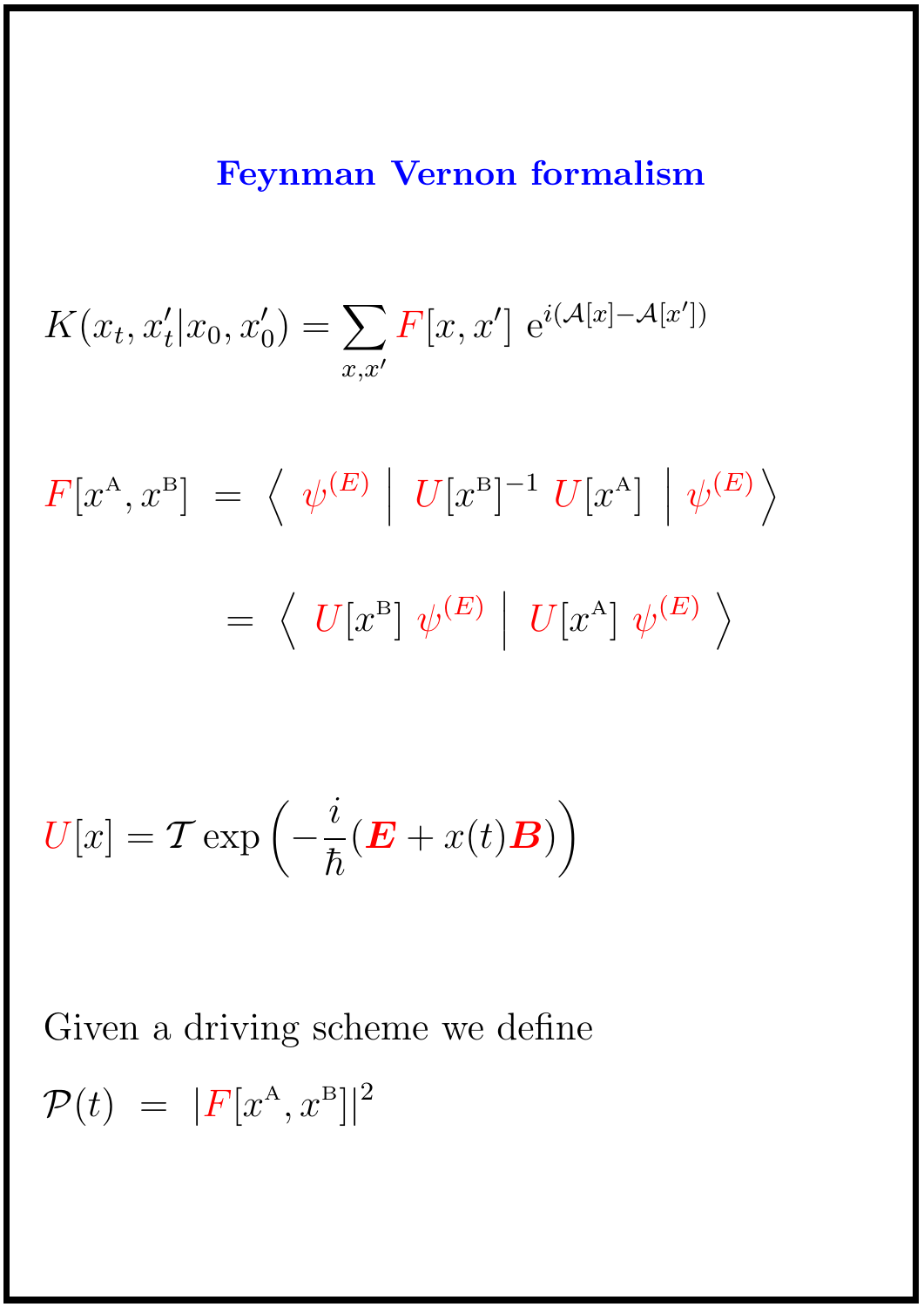## FV picture and dephasing

## Using the FV expression

$$
\mathcal{P}(t) = \exp\left[-\frac{1}{\hbar^2} \int_0^t \int_0^t C(t'-t'')(x^{\mathcal{A}}(t') - x^{\mathcal{B}}(t''))^2 dt'dt''\right]
$$

with  $x = \pm v$  and the symmetrized

$$
\tilde{C}(\omega) = 2\pi\sigma^2\delta(\omega) + \frac{2\pi\hbar\sigma^2}{\Delta}R\left(\frac{\hbar\omega}{\Delta}\right)G\left(\frac{\hbar\omega}{\Delta_b}\right)
$$

then we get:

$$
\mathcal{P}(t) = \exp(-4C(0)(vt/\hbar)^{2})
$$
  
\n
$$
\mathcal{P}(t) = \exp(-2\gamma t) \quad \text{requires } \Delta \ll \Gamma \ll \Delta_{b}
$$
  
\n
$$
\mathcal{P}(t) = \exp(-(\sigma vt/\hbar)^{2})
$$

with:

$$
\gamma = 2\left(\frac{v}{\hbar}\right)^2 \tilde{C}(\omega \sim 0) \approx \frac{1}{2} \frac{\Gamma}{\hbar}
$$

which is identified as the  $1/T_1$  rate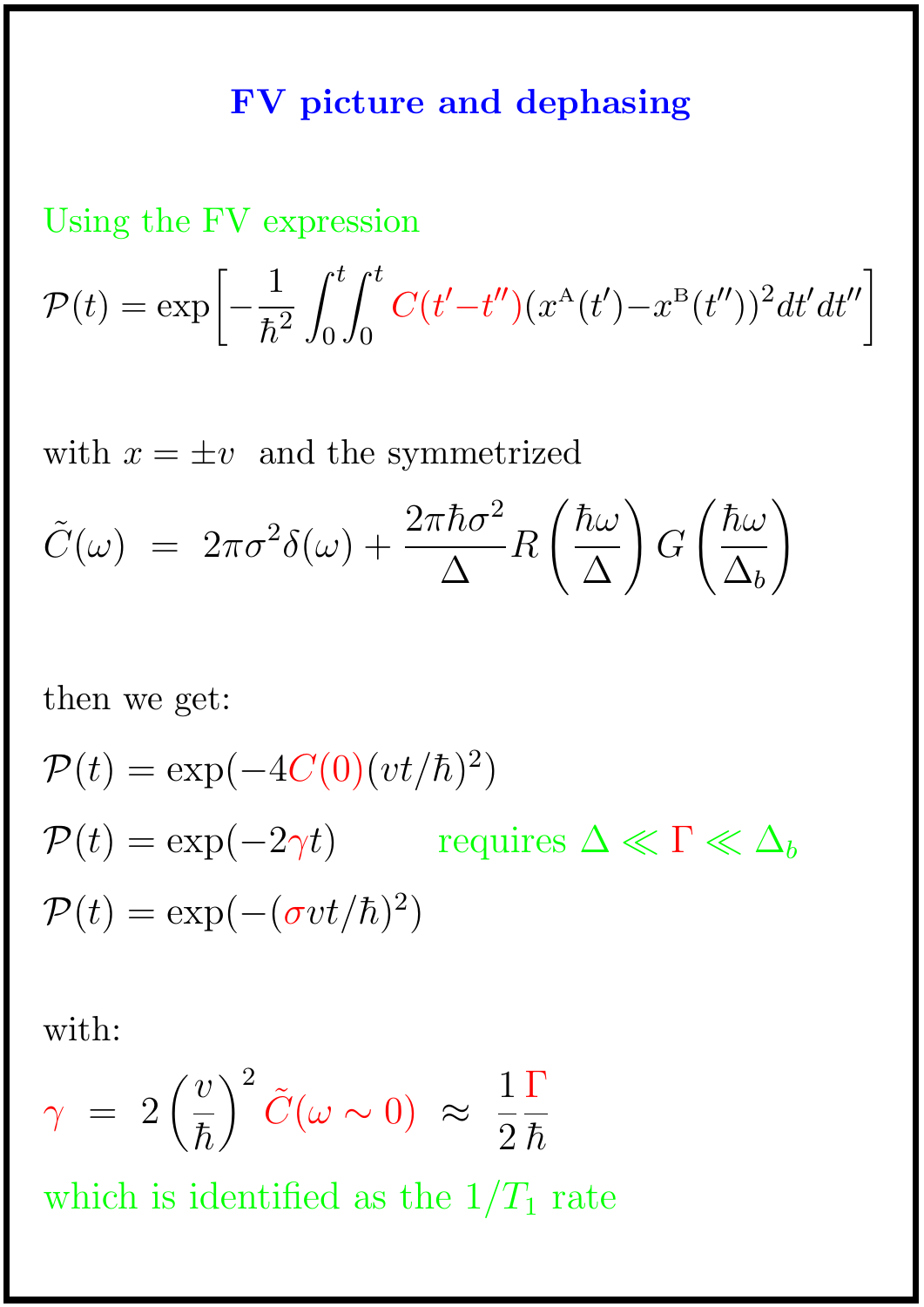# The adiabatic picture

$$
\frac{d}{dt}|\psi\rangle = -\frac{i}{\hbar}\mathcal{H}(x(t)) |\psi\rangle
$$

$$
|\psi\rangle = \sum_{n} a_n(t) |n(x(t))\rangle
$$

$$
\frac{da_n}{dt} = -\frac{i}{\hbar}E_n a_n + \frac{i}{\hbar} \sum_m \sum_j \dot{x}_j A^j_{nm} a_m
$$

$$
\mathbf{A}_{nm}^j(x) = i\hbar \left\langle n(x) \left| \frac{\partial}{\partial x_j} m(x) \right\rangle \right\}
$$

$$
\mathbf{A}_{nm}^j(x) = \frac{i\hbar}{E_m - E_n} \left(\frac{\partial \mathcal{H}}{\partial x_j}\right)_{nm} \quad \text{for } n \neq m
$$

$$
\frac{da_n}{dt} = -\frac{i}{\hbar}(E_n - \dot{x}\mathbf{A}_n)a_n - \frac{i}{\hbar}\sum_m \mathbf{W}_{nm}a_m
$$

$$
W_{nm} \equiv -\sum_{j} \dot{x}_j A_{nm}^j \qquad \text{for } n \neq m, \text{ else zero}
$$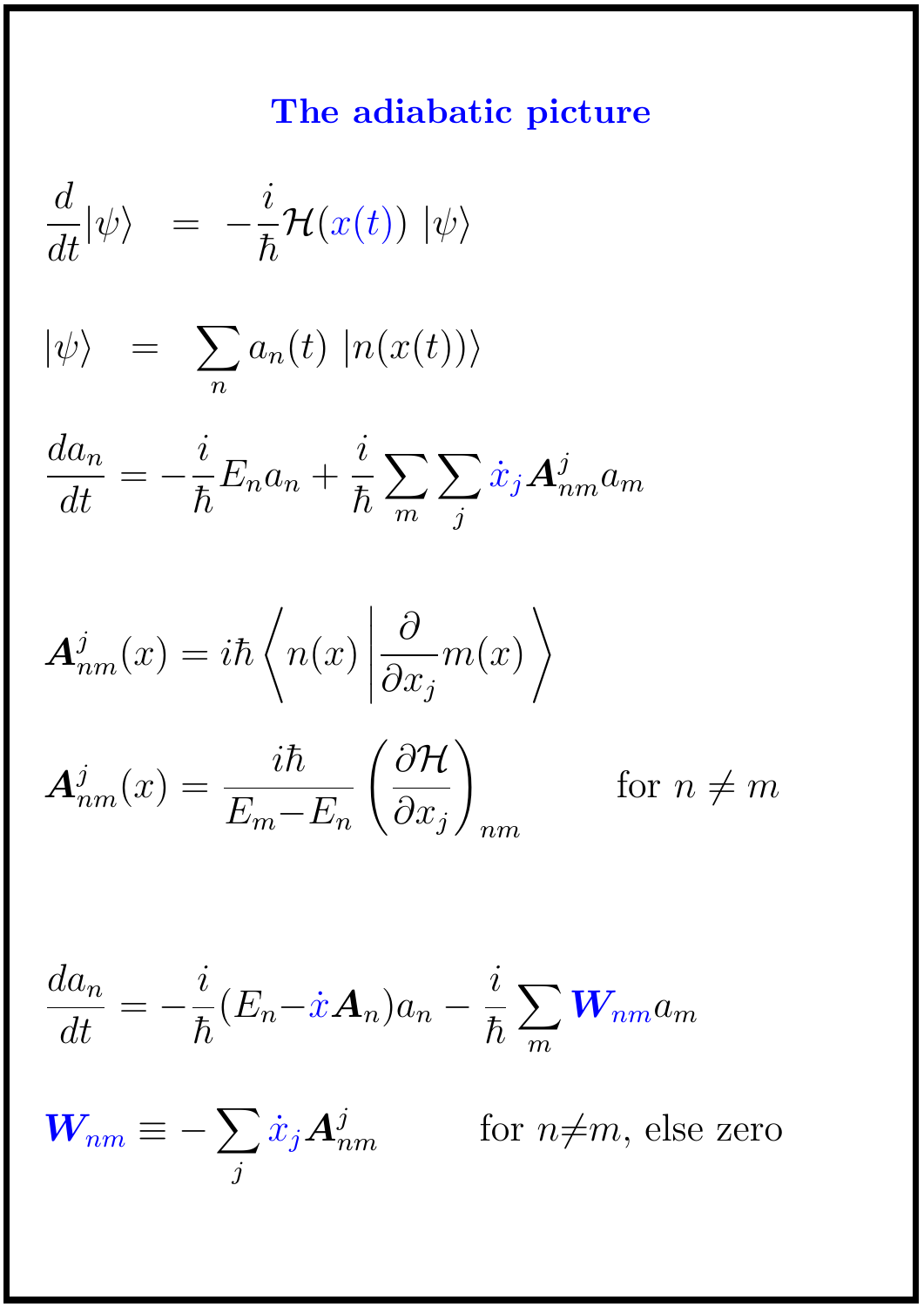# Linear Response Theory (Kubo)

$$
\mathcal{H} = \mathcal{H}(\boldsymbol{r},\boldsymbol{p};\ x_1(t),x_2(t),x_3(t))
$$

 $F^k$  =  $\partial \mathcal{H}$  $\partial x_k$ 

Generalized Ohm law:

$$
\langle F^k \rangle = - \sum_j \bm{G}^{kj} \; \dot{x}_j
$$

$$
K^{kj}(\tau) = (i/\hbar)\langle [F^k(\tau), F^j(0)]\rangle
$$
  

$$
C^{kj}(\tau) = \frac{1}{2}(\langle F^k(\tau)F^j(0)\rangle + cc)
$$

$$
G^{kj} = \lim_{\omega \to 0} \frac{\text{Im}[\chi^{kj}(\omega)]}{\omega} = \int_0^\infty K_E^{kj}(\tau) \tau d\tau
$$

$$
= \frac{1}{g(E)} \frac{d}{dE} g(E) \int_0^\infty C_E^{kj}(\tau) d\tau
$$